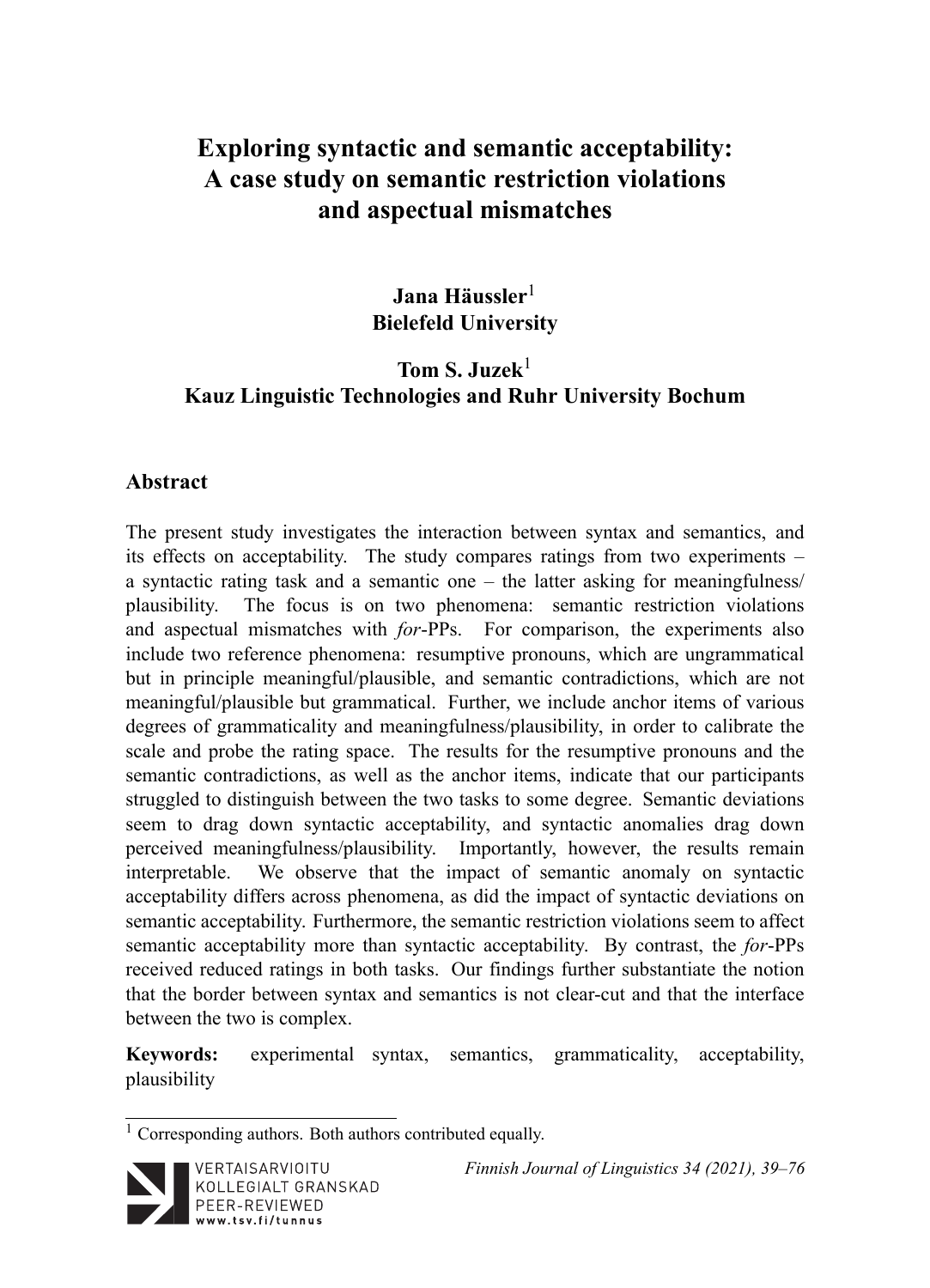## **1 Introduction**

The distinction between grammaticality and acceptability is widely accepted in syntax. Grammaticality is a pure reflection of the competence grammar, abstracting away from performance factors such as memory limitations and the like. Acceptability, by contrast, is the joint product of the competence grammar and various performance factors (cf. e.g., Schütze 1996).

The examples in (1), modelled after Gibson & Thomas (1999), illustrate this distinction, where an asterisk indicates ungrammaticality and the caret degraded acceptability. Example (1a) is a sequence that is both grammatical and acceptable. Structures such as the one illustrated in (1b) are ungrammatical and unacceptable, as either the main or relative clause is missing a verb phrase. (1c) is grammatical but degraded in acceptability, as signalled by the caret. Items with multiple embeddings, such as (1c), typically receive reduced acceptability ratings due to their complexity. This combination of grammatical but not (fully) acceptable is in contrast to acceptable ungrammatical structures as in (1d). Like (1b), the example in (1d) involves multiple embeddings, but unlike (1c), it is ungrammatical, as it lacks a verb phrase. Despite this violation, incomplete double embedded relative clauses such as (1d) are perceived as more acceptable and easier to comprehend than (1c) (Frazier 1985; Gibson & Thomas 1999; Christiansen & MacDonald 2009; Gimenes et al. 2009; Frank & Ernst 2019), especially when the final verb is compatible with both the first and the second NP in the string (Christiansen & MacDonald 2009; Frank & Ernst 2019). Similarly, reading times at the final verb are faster than in ungrammatical counterparts; that is, reading times for sentences such as (1d) lack the slowdown typical for grammatical violations (Vasishth et al. 2010; Frank et al. 2016). Ratings and reading times suggest that readers occasionally fail to notice the missing verb. Examples such as (1d) are instances of the "missing-VP effect" (Gibson & Thomas 1999) or more generally of a so-called grammaticality illusion (Phillips et al. 2011).

- (1) a. The patient the nurse admitted met Jack.
	- b. \*\*^ The patient the nurse met Jack.
	- c. ^ The patient the nurse the clinic had hired admitted met Jack.
	- d. \* The patient the nurse the clinic had hired met Jack.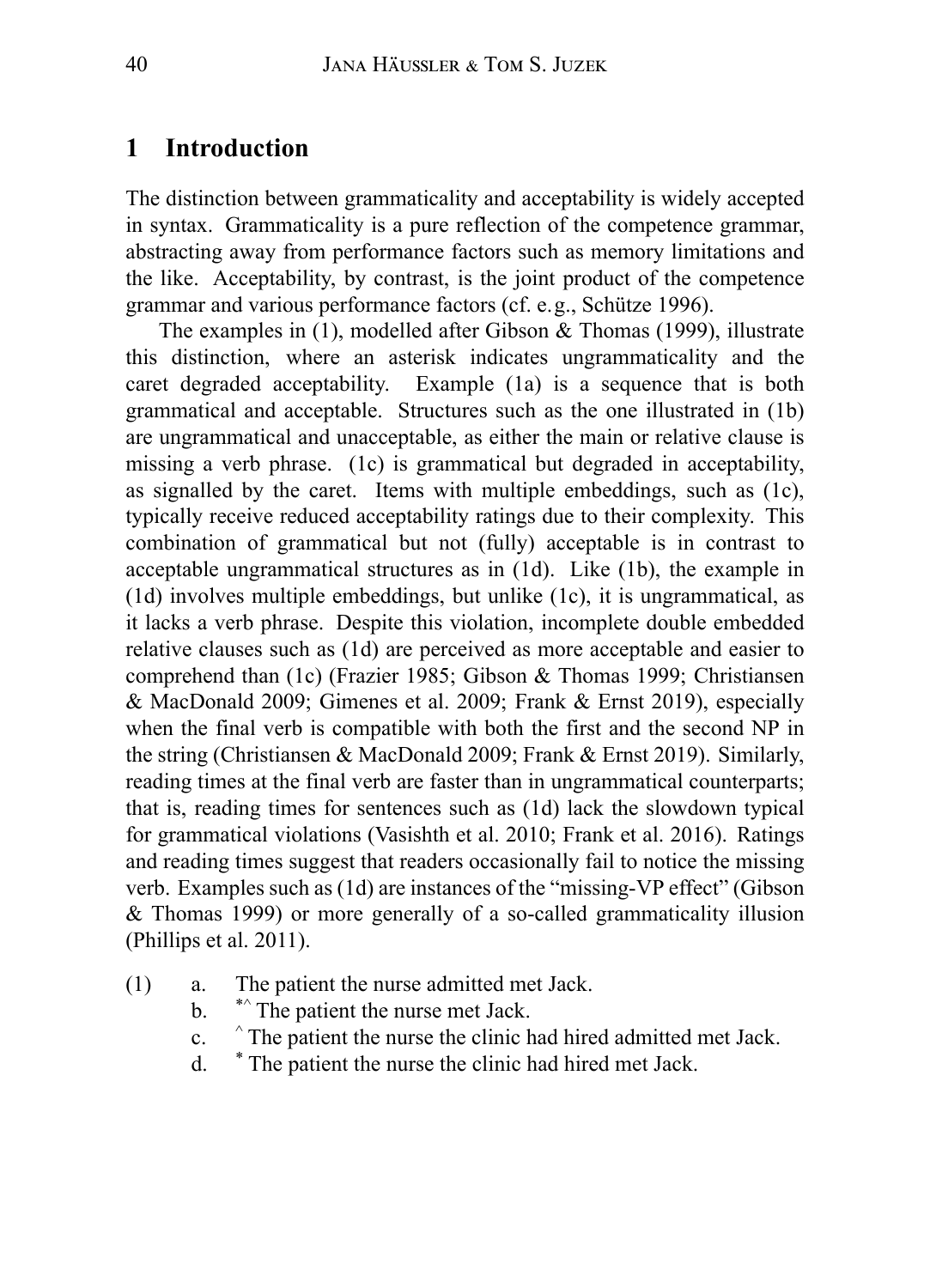Note that our diacritic for (1d) is not meant to indicate that (1d) is fully acceptable. Instead, they are meant to indicate a contrast between (1c) and (1d) in perceived acceptability. Alternatives such as adding a caret qualified by a question mark, or using carets of different sizes, would probably increase ambiguity and inconsistencies in the use of diacritics rather than clarify the status of items such as (1d) (for a detailed discussion of diacritics, see Bard et al. 1996; Schütze 1996; Cowart 1997).

Various extra-grammatical factors contribute to (un)acceptability. They broadly fall into two categories: factors that are regarded as undesired noise and factors that are of interest to linguists. An example of undesired noise is experimental artefacts like scale effects, which "are undesirable differences due to the choice of scale" (Häussler & Juzek 2021: 106). For example, when the experimental items are imbalanced, this can lead to anchoring effects, leading to "a tendency towards higher ratings if one includes a lot of degraded items, and vice versa" (Häussler & Juzek 2021: 108). As to extra-grammatical factors that are of interest, those include cognitive restrictions like memory limitations (Chomsky & Miller 1963; Gibson & Thomas 1999; Keller 2000), semantic influences like real-world implausibility (Sprouse 2008), interpretation (Etxeberria et al. 2018), and ambiguity (e.g. Myers 2009: 409). Crucially, the various grammatical and extra-grammatical factors are hard to disentangle. Previous research has focused on the impact of grammatical versus cognitive factors, whereas semantic factors have received less attention so far. The present study examines the question of how semantic anomalies affect perceived syntactic well-formedness, as well as how far syntactic degradedness affects perceived meaningfulness/plausibility. Insights into these questions might also advance our understanding of further factors that affect syntactic acceptability.

Our research question relies on the assumption of a strict separation of syntax and semantics, for example, in the sense of Chomsky (1957). As we will see, the results of the present study pose a challenge to that assumption. Consequently, we will return to this question in  $\S$  4.4, where we also point to alternative frameworks that do not posit a strict separation of syntax and semantics.

As test cases for our research question, we chose four phenomena: contradictions as an instance of semantic anomalies, resumptive pronouns in relative clauses as an instance of syntactic violations, and aspectual mismatches and semantic restriction violations as exemplifications of interface phenomena. Although our results provide some insights into the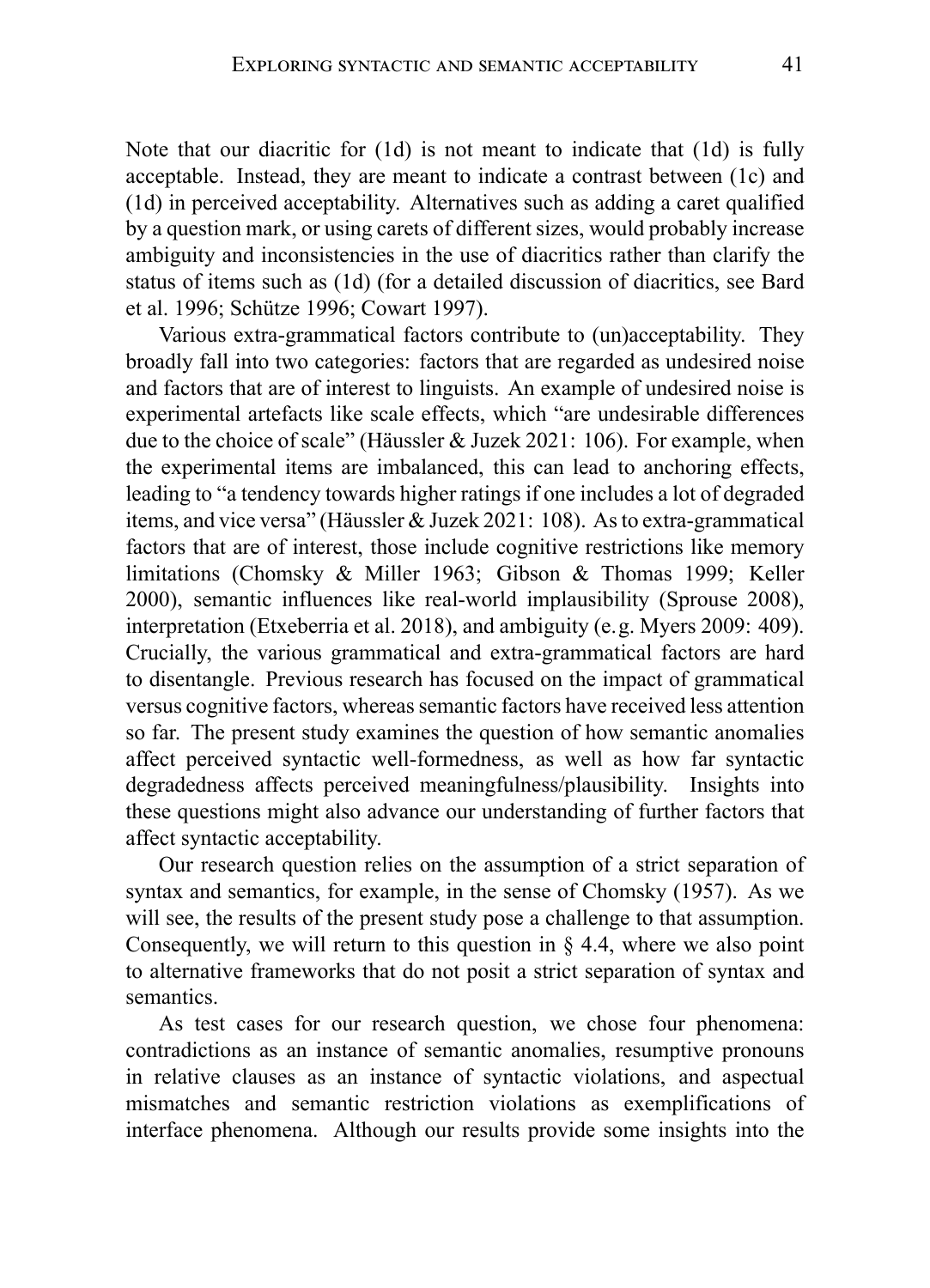examined phenomena themselves, the concrete phenomena are secondary to our goals. The experiments did not test specific hypotheses regarding the four phenomena – and in that, the present study is to some degree explorative. We cannot do justice to the phenomena because each is so rich that an in-depth discussion goes beyond the scope of this paper.

In the following section, we introduce the phenomena used in the study, and we justify their relevance. § 3 presents two experiments in which we collected semantic and syntactic ratings for the same set of stimuli. The results are discussed in  $\S 4$ , with special emphasis on contrasting syntactic versus semantic ratings. § 5 concludes the paper.

### **2 Phenomena under investigation**

The experiments compared four anomalies that differ with respect to the locus of the violation (syntax and/or semantics). At the centre of the study are semantic restriction violations and aspectual mismatches with *for*-PPs. They have in common the fact that they manifest themselves as incompatibilities in the lexical semantics of the verb and some other sentence constituent. The other two phenomena serve as reference points as their degradedness stems from only semantic factors (semantic contradictions) or from only syntactic factors (resumptive pronouns).

#### **2.1 Semantic restriction violations**

Verbs and other predicates impose requirements on their arguments (e.g. Chomsky 1965). Such requirements concern syntactic properties, such as the syntactic category of an argument (c-selection), as well as semantic properties of the arguments (s-selection). It has been a matter of debate whether c-selection and s-selection form autonomous subsystems of the grammar (e.g. Grimshaw 1979; Pollard & Sag 1987) or can be reduced to a single component (e.g. Pesetsky 1982). Proponents of the latter view typically argue that c-selection can be derived from s-selection, for instance via canonical structural representations: propositions are realised as CPs or NPs, agents as NPs/DPs, and so on.

Semantic restriction violations (SRVs) arise when s-selectional requirements conflict with the argument's semantic features. For example, the verb *drink* requires a liquid entity as its internal argument; hence, *water* is fine as the internal argument, while *salt* is not (*John drinks water*/ # *John drinks*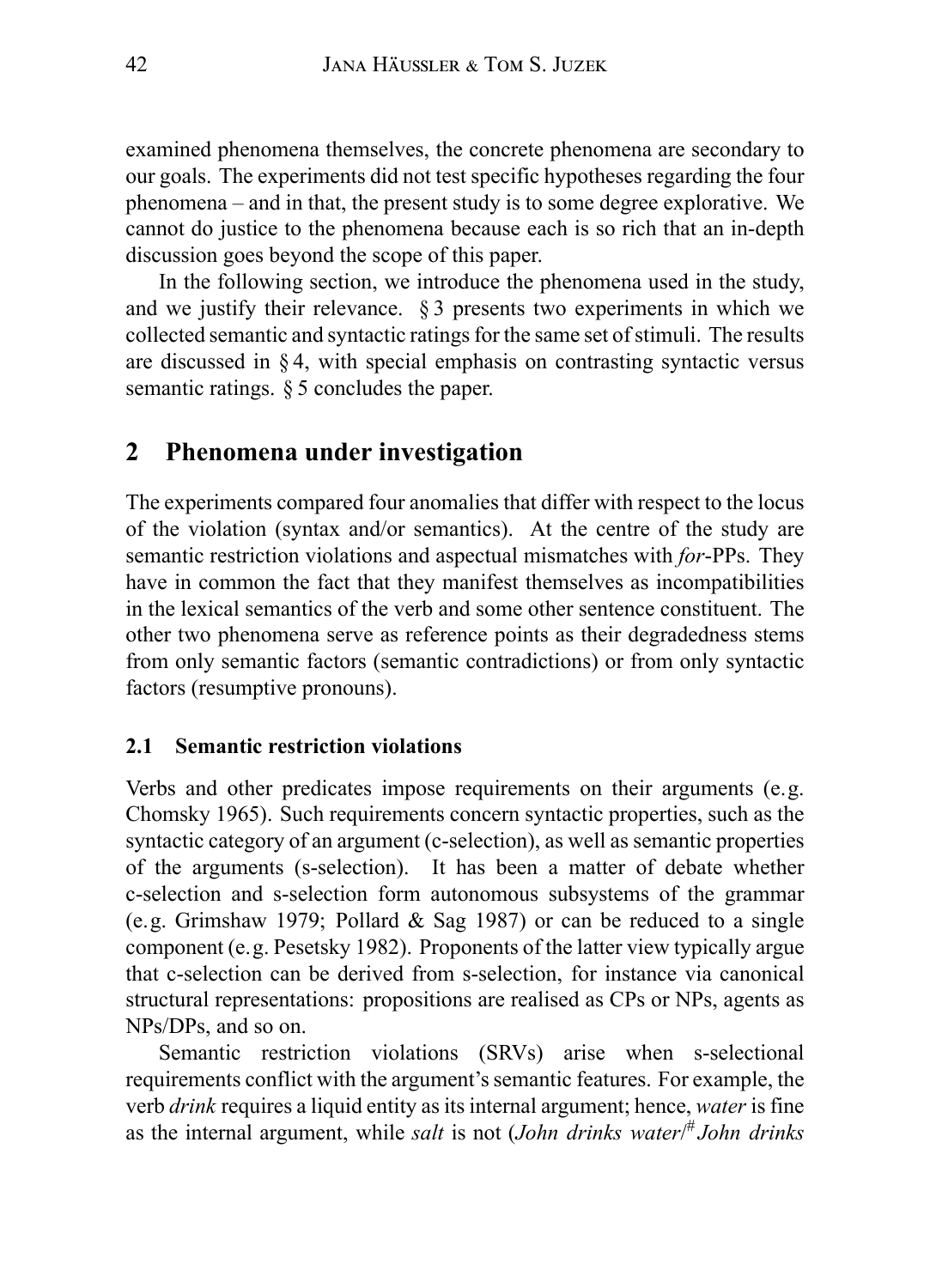*salt*). Psychological predicates (*love*, *enjoy*, *comfort*, *anger*, etc.) require an animate, perhaps even human, referent for the experiencer argument.

- $(2)$  a.  $#$  Jill's dog comforted her old truck.
	- b. Jill's dog comforted her little girl.
	- c. Jill's dog monitored her old truck.
	- d. Jill's dog monitored her little girl.

The sentence in (2a) is odd because *comfort* is an object-experiencer verb and requires the internal argument (the experiencer) to refer to an animate entity. The oddity disappears once this animacy requirement is satisfied, for example, as per (2b). Such requirements are verb (class) specific, as demonstrated in (2c). A verb such as *monitor* imposes no animacy requirement on the internal argument; therefore, (2c) and (2d) are equally good.

It should be noted that the term *s-selection* has been used for a variety of (interrelated) semantic properties: lexical semantic features (e.g. animate, human, liquid), thematic roles (agent, patient, experiencer, etc.), and semantic types (e.g. proposition, interrogative, exclamative). In our study, we concentrate on animacy-related violations, as in (2a). Semantic restriction violations in this sense are very similar to implausibilities, raising the question of whether it is world knowledge rather than lexical knowledge that triggers the perception of anomaly. Psycho- and neurolinguistic studies have shown that implausibilities yield different effects compared to semantic restriction violations (e.g. Hagoort et al. 2004; Warren & McConnell 2007; Pylkkänen et al. 2009; Warren et al. 2015).

We chose semantic restriction violations because they clearly instantiate a semantic anomaly, but they are also bound to entities that are syntactically related. Semantic restriction violations share with two of the other phenomena under investigation that they involve conflicts between syntactic elements. In the case of semantic restrictions, combinatorial restrictions concern a syntactic head and its dependents. This sets them apart from both the aspectual mismatches with *for*-PPs, which concern the compatibility of verbs and adverbial modifiers, and contradictions, whose anomalous status is entirely derived from the contradictory meaning of their lexical parts (as in *married to a bachelor*; see below for further details).

The semantic nature of semantic restriction violations should result in low semantic ratings and might also result in lower syntactic ratings when participants consider the semantic violation a syntactic one.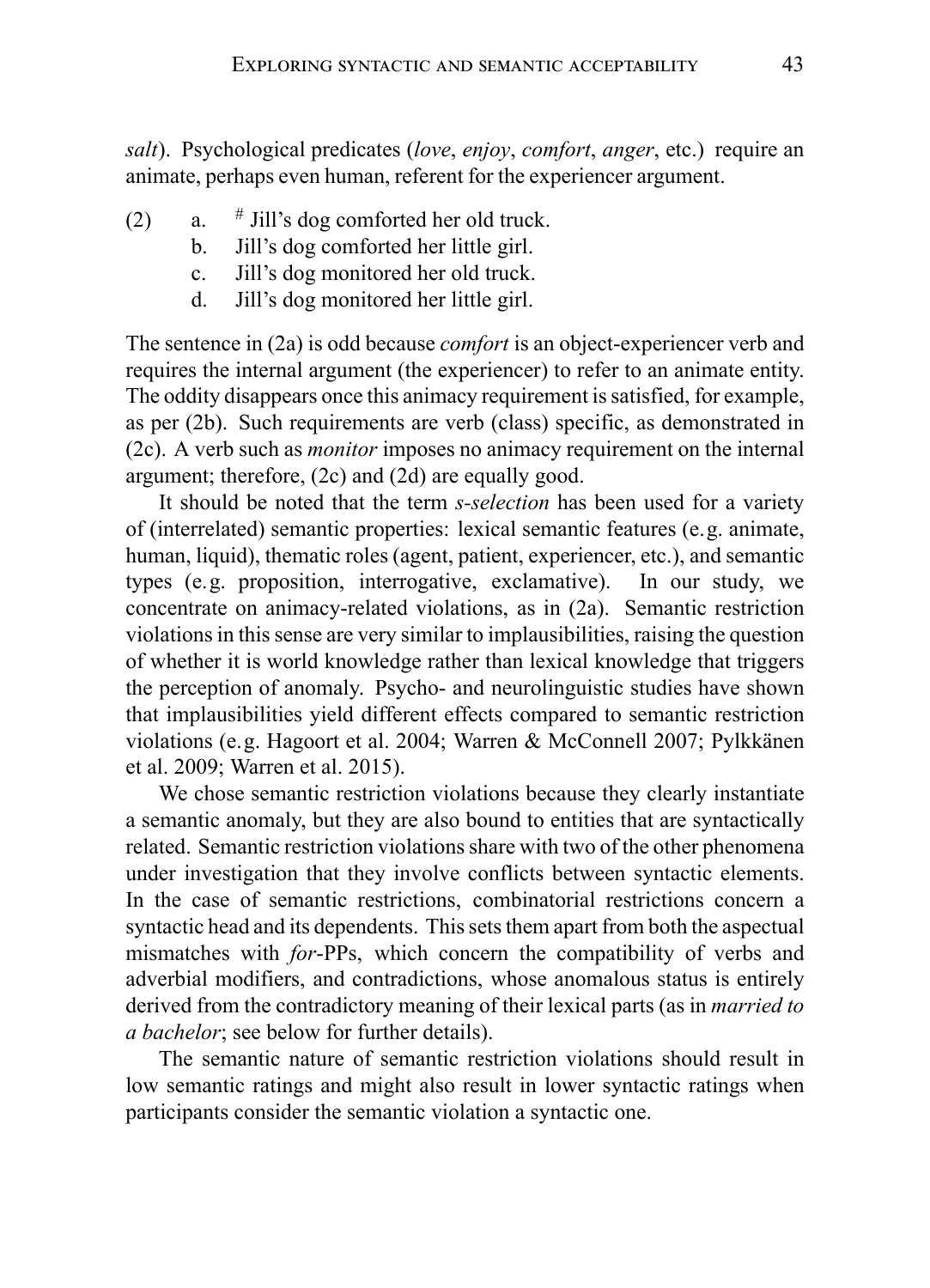#### **2.2 Aspectual mismatches with** *for***-PPs**

The second phenomenon that we focus on is sequences in which anomalies occur with certain combinations of verbs and prepositional phrases with *for*, hence the shorthand *for*-PPs. The sequences in (3) illustrate this phenomenon.

- (3) a.  $\#$  The front window broke for at least three minutes.
	- b. The front window broke almost instantaneously.
	- c. The front window vibrated for at least three minutes.
	- d. The front window vibrated almost instantaneously.
	- e. The front window vibrated for a very short time.<br> $f^{\#?}$  The front window broke for a very short time.
	- $\sharp$ ? The front window broke for a very short time.
	- g. The front window broke over the course of at least three minutes.

The degradation in (3a) comes from a conflict between the event structure of the verb (*broke*) and the temporal modifier (*for at least three minutes*). In the cases that the present paper focuses on, the verb implies a sudden change of state, while the *for*-PP especially expresses a longer duration. The nature of this clash is exemplified by the contrast between (3a) and (3b). In (3b), the modifier is compatible with the verb's event structure. However, for verbs that allow for durational readings, durational temporal modifiers do not cause any degradation, as illustrated by (3c). Note that while the modifier in (3b) can specify the duration of the event denoted by the verb, the same modifier has a different function in (3d). In (3d), the more prominent reading is that something has caused the window to vibrate and that there is very little time between cause and effect. However, a slightly different modifier can be used to specify the duration of the verb, as per (3e), which makes use of a slightly modified *for*-PP. Applying this *for*-PP to *broke*, as in (3f), results in a sentence of a questionable status, and a modifier with *in* would be preferable. We will return to (3g) below.

The phenomenon first received considerable attention in the literature on aspectuality and verb semantics (e.g. Vendler 1957; Dowty 1979). In an early paper onthe phenomenon,Vendler (1957) used*for*-PPsasameansto distinguish between achievements (*win a race*) and accomplishments (*run a mile*) on the one hand, and states (*love somebody*) and activities (*push a cart*) on the other hand. While states and activities are compatible with *for*-PPs, achievements and accomplishments are not. This is because states and activities can last for a longer duration, while achievements and accomplishments are typically very restricted in their duration, as they are instantaneous changes of states.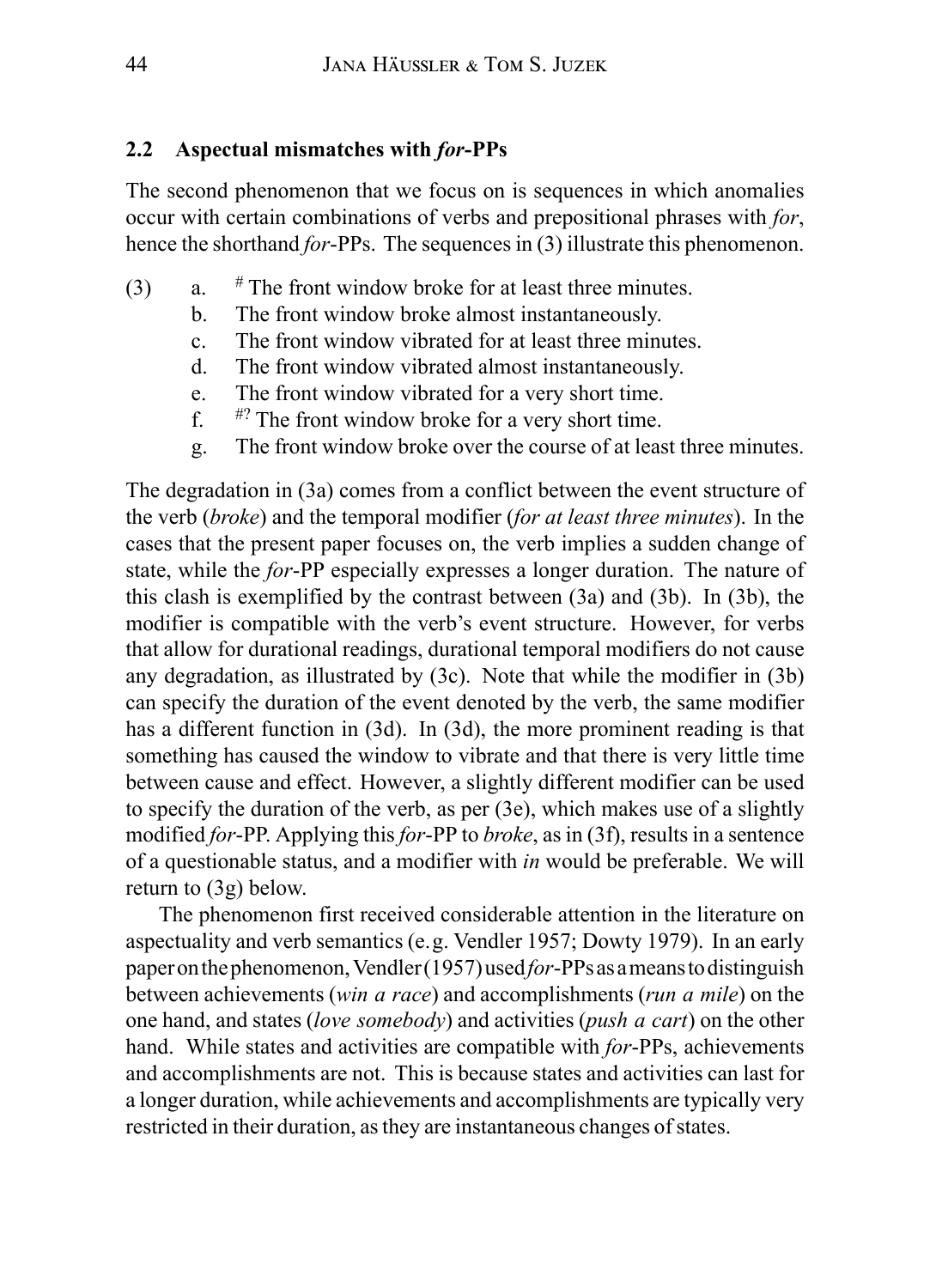The difference between achievements and accomplishments versus states and activities also reflects a difference in telicity. Achievements and accomplishments are typically telic, while states and activities are typically atelic. This was noted early on, so that since the early work by Vendler (1957) and Dowty (1979), the use of *for*-PPs has been established as a common test to check for telicity.

Aspectual mismatches with *for*-PP come in degrees. Some verbs are strictly instantaneous (*the tyre burst*), while others allow for the event to span some duration (*the volcano erupted*). Further, sometimes repairs are possible. For example, (3a) could be made more plausible by further modifying *broke*, for example, along the lines of *slowly broke* or *broke bit by bit*. Iterative readings can also be used as a repair strategy (*the balloons popped for three minutes*) or as in (3g), and sometimes the sequence can be repaired by linking the *for*-PP to a resultative state (instead of linking it to the event itself, as in *the lake froze for three days*). For an introduction to event structures, including some discussion on *for*-PPs, see Pustejovsky (1991).

Aspectual mismatches also figure prominently in psycholinguistic and neurolinguistic theories of compositionality in semantic processing. A phenomenon that is of special interest in this context is aspectual coercion, that is, resolving the aspectual mismatch by reinterpretation (for an overview, see Brennan & Pylkkänen 2008). Such adjustments can, for instance, result in iterative readings (e.g. *the patient sneezed for ten minutes* interpreted as a series of sneezing events). The present study, however, does not primarily aim to contribute to the discussion of aspectual coercion and how to best capture the underlying mechanism. Instead, the study pursued a more general question, that is, how the aspectual mismatch affects syntactic versus semantic acceptability. We therefore explicitly aimed to construct items that are not easily repaired by aspectual coercion (for details, see § 3.1.2).

The relevance of aspectual mismatches for the present study comes from the fact that the phenomenon has both a semantic component, the event structure, and a syntactic one, namely, the syntactic encoding of event structure and the syntactic integration of the *for*-PP. That is, it is hard to pinpoint the exact source of the perceived degradation: Does it come from grammar constraints or from semantic considerations? As a consequence, our expectation is that a sentence such as (3a) could receive reduced ratings both in a semantic judgement task and in a syntactic one.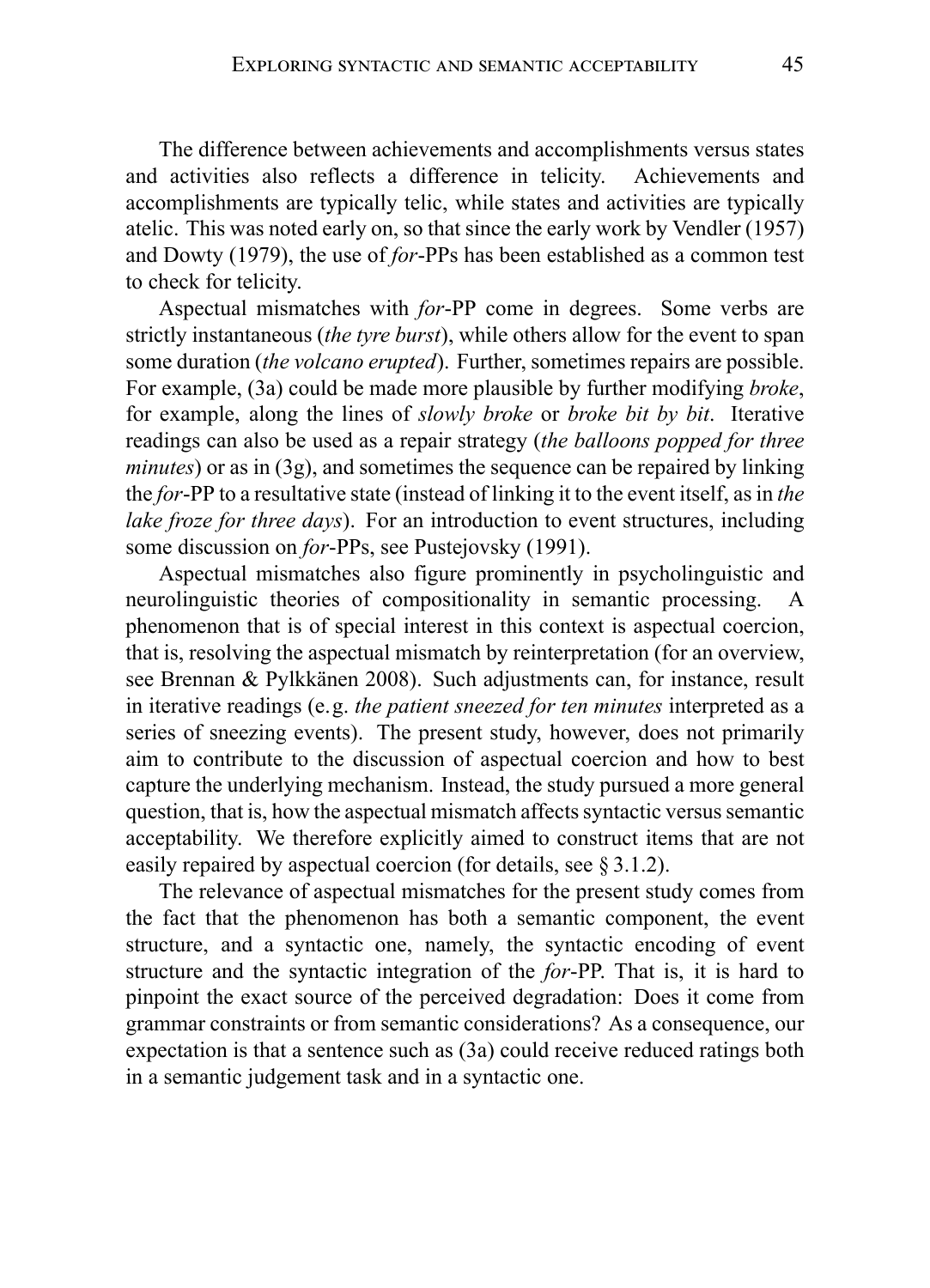#### **2.3 Two reference phenomena: semantic contradictions and resumptive pronouns**

For comparison, we chose two reference phenomena for which the source of the deviation is clear: contradictions, which are purely semantic violations not involving any syntactic aspect, and resumptive pronouns, which are syntactically deviant (in Standard English).

The contradictions are constructed such that they include some semantic clash arising from the meaning of its lexical parts (as in *married to a bachelor*). The expectation is that the semantic contradictions should receive high ratings in the syntactic task and low ratings in the semantic task.

Cross-linguistically, resumption in relative clauses is a widespread phenomenon (McCloskey 2006; Asudeh 2012). In Standard English, however, resumption is only marginally acceptable, though acceptability increases with the depth of embedding (cf. Erteschik-Shir 1992; Dickey 1996). Many speakers of Standard English consider instances such as (4a) unacceptable, and Erteschik-Shir (1992) marks (4a) as ungrammatical.

- (4)  $a.$  \*^ This is the girl that John likes her.
	- b. This is the girl that John likes *t*.

Given that resumptive pronouns are acceptable in some languages and commonly produced in spoken informal registers of English (e.g. Cann et al. 2004; Radford 2019), and given that the inclusion of a resumptive pronoun results in a locally coherent string (*John likes her*), inferring a meaning for (4a) should not be too difficult. In fact, it has been argued that resumptive pronouns, though ungrammatical, may facilitate the processing of relative clauses. The evidence for this claim is somewhat mixed, with most studies failing to find such an effect (e.g. McDaniel & Cowart 1999; Heestand et al. 2011; Keffala & Goodall 2011; Keffala 2013; Polinsky et al. 2013). If at all, facilitating effects show up when the resumptive pronoun occurs inside an island and when processing load is high due to deep embedding (Hofmeister & Norcliffe 2013; Beltrama & Xiang 2016). In our materials, the resumptive pronouns did not occur in an island and there was only one level of embedding. We therefore expected no facilitating effect but no aggravating effect either. Given the syntactic violation, we expected reduced syntactic ratings. For the semantic ratings, we expected no effect or only a weak effect, possibly reflecting some additional effort.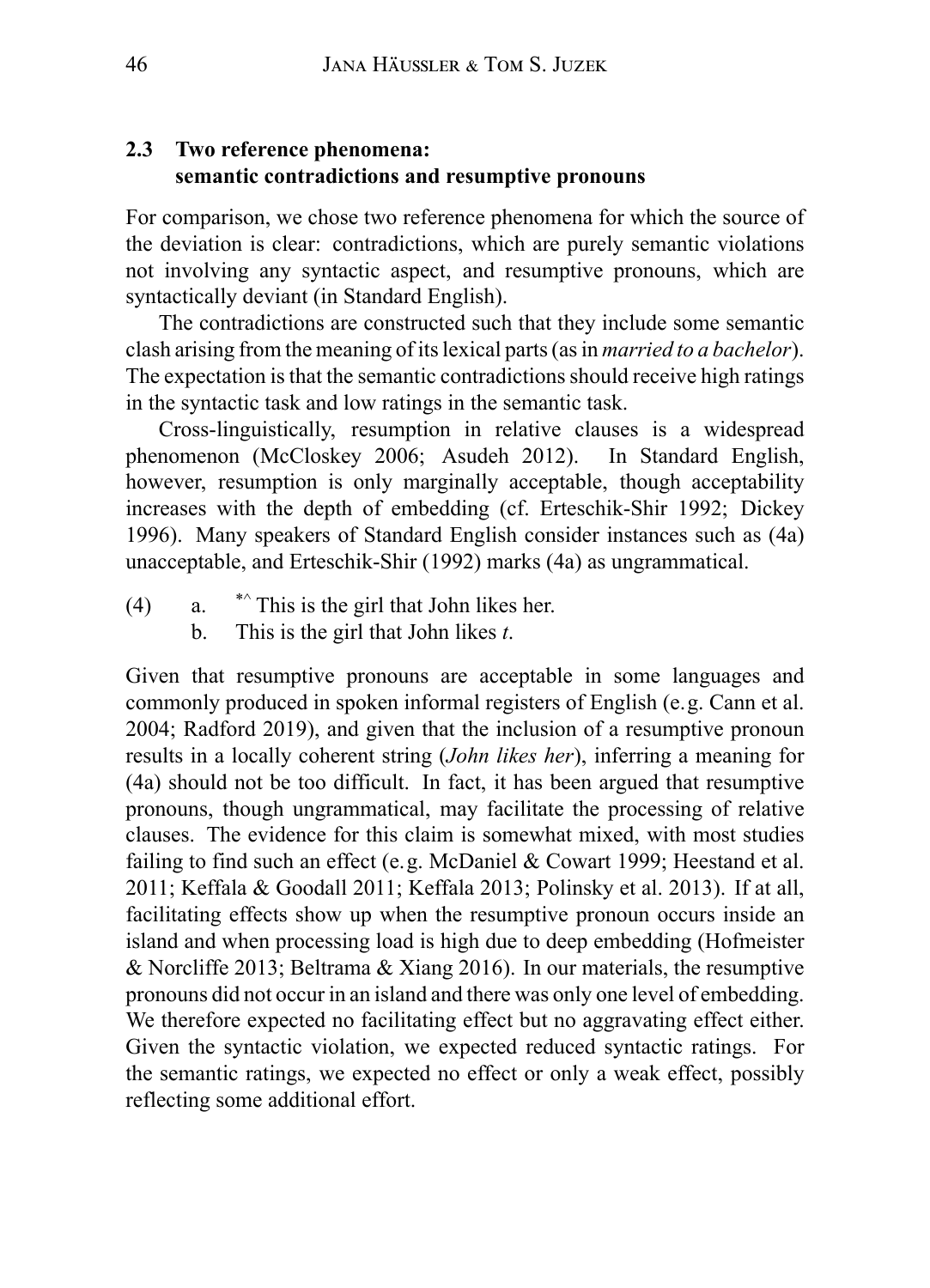# **3 Experiments**

We ran two experiments: a semantic judgement task and a syntactic judgement task. In the semantic judgement task, participants were asked to judge the stimuli with respect to how meaningful/plausible the stimuli were. In the syntactic judgement task this was done with respect to how natural/grammatical they were. The two experiments tested instantiations of the four phenomena discussed in  $\S 2$ . The resulting ratings are our dependent variable, with the four phenomena and the factor +/*−*Violation as independent variables (see § 3.2 for details).

# **3.1 Methodology**

### **3.1.1 Participants and exclusions**

For each experiment, we recruited 80 participants (40 per list) through Prolific, $<sup>2</sup>$  who were then redirected to our own website for the actual</sup> experiment. Only self-declared native speakers of English with British nationality were allowed to participate. We assumed that most, if not all, of them are native speakers of British English. Regarding their gender, 111 participants chose "female", 45 chose "male" and 3 selected "other/do not want to say". Their ages ranged from 18 to 70, with a median of 31 (mean age 32.6). For unknown reasons, demographic data were missing for one participant.

The participants who completed the questionnaire were approved to Prolific and were paid for their participation with an hourly rate of effectively £13. For technical reasons, which we do not fully understand, two participants had missing data. We approved and paid them but excluded their data from further analyses. We also excluded data from participants who failed on control items  $(N = 1)$ , and/or had extreme response times (extremely slow or extremely fast,  $N = 3$ ). Unusual ratings for control items and unusual response times are a strong indicator of non-cooperative behaviour (cf. Häussler & Juzek 2016).

As to the control items, we included four items for which we had clear expectations, based on a pilot experiment, a strategy comparable to comprehension questions, as advocated by Gibson et al. (2011). If a participant deviated considerably, we excluded that participant. For details

 $2$  https://www.prolific.co/ (accessed 2019-08-01).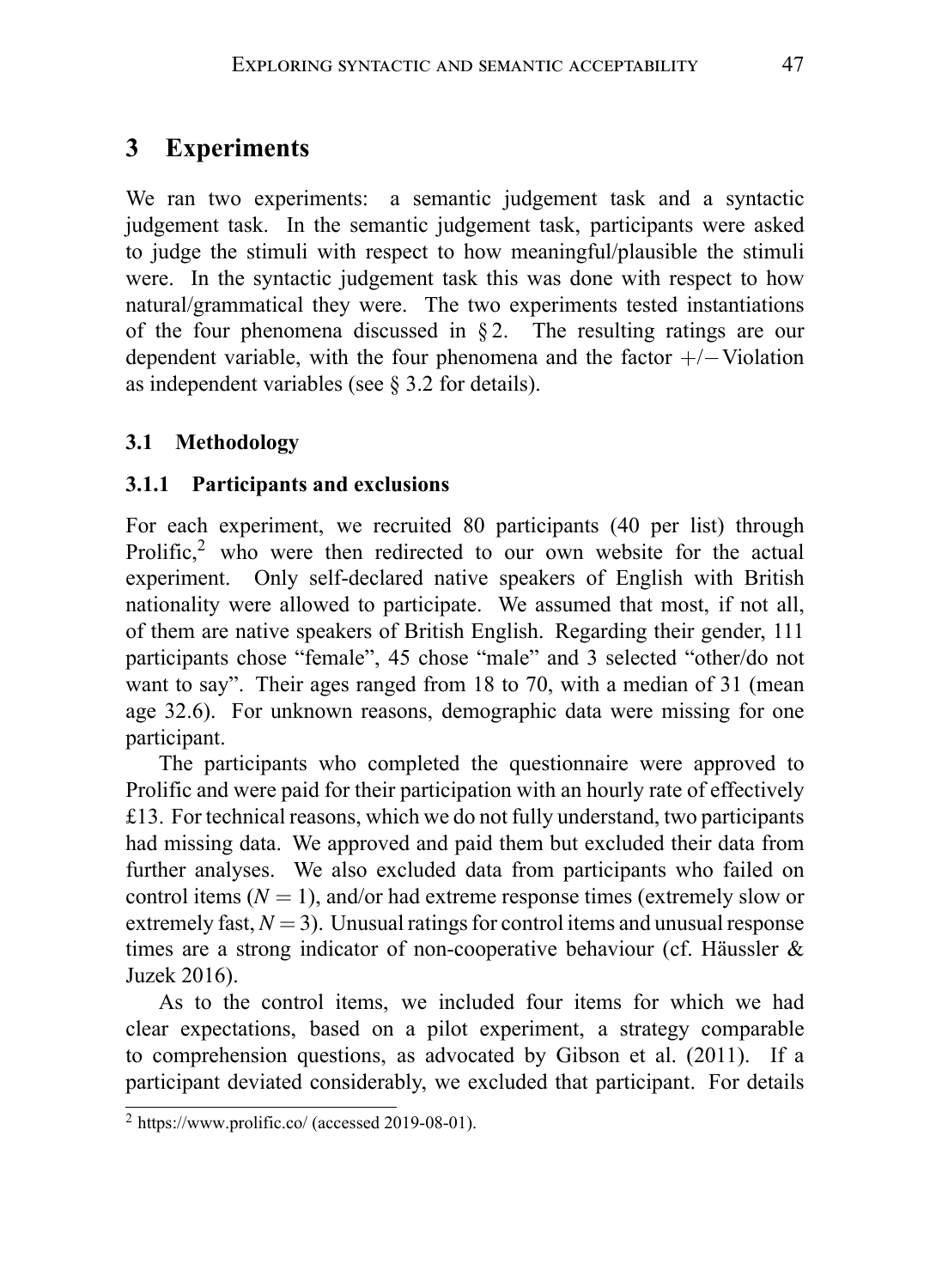on the use of our "gotcha"/control items, we also followed Häussler & Juzek (2016). The exact control items can be found in the complete list of items (see below for details).

Unusual response times were determined as follows. We averaged the means of all participants per sub-experiment. Any participant whose median response time was lower than 1.5 standard deviations below the grand average was regarded as unusually fast, while 4 standard deviations above the grand mean was regarded as unusually slow. In total, we excluded 3 participants, giving us 79 participants in the semantic task and 78 participants in the syntactic task.

#### **3.1.2 Materials**

The stimuli, which were identical in the two experiments, comprised the two phenomena introduced in  $\S$  2 – the semantic restriction violations and aspectual violations with *for*-PPs – and two reference phenomena: the contradictions and resumptive pronouns. Each item appeared in two versions – one involving the respective violation and a good counterpart.

For the semantic restriction violations, the good counterparts are derived by exchanging the verb, as in (5a) and (5b) adapted from Warren et al. (2015).

- (5) a.  $\#$  My dog reassured the old waterbottle and went to sleep.
	- b. My dog buried the old waterbottle and went to sleep.

The violation condition in (5a) contains an object-experiencer verb, while the baseline condition (5b) contains an agentive verb. The argument NPs are held constant: The subject NP is always [+animate], the object NP is always [*−*animate], resulting in a semantic restriction violation with object-experiencer verbs in the violation condition and no such violation in the baseline condition. In total, we adapted eight item pairs from Warren et al. (2015).

The items involving *for*-PPs are loosely based on items that we have encountered in various sources but mainly Pustejovsky (1991). They always consist of a noun followed by a punctual verb, followed by an optional object, followed by a *for*-PP that specifies a longer duration. In the literature, verbs modified by a durational *for*-PP are typically in the simple past (e.g. *The window vibrated*/ # *broke for three minutes*), whereas in our experiments, the verb occurred in the past progressive. The rationale for this modification was to strengthen the aspectual conflict. In (6a), both the grammatical form of the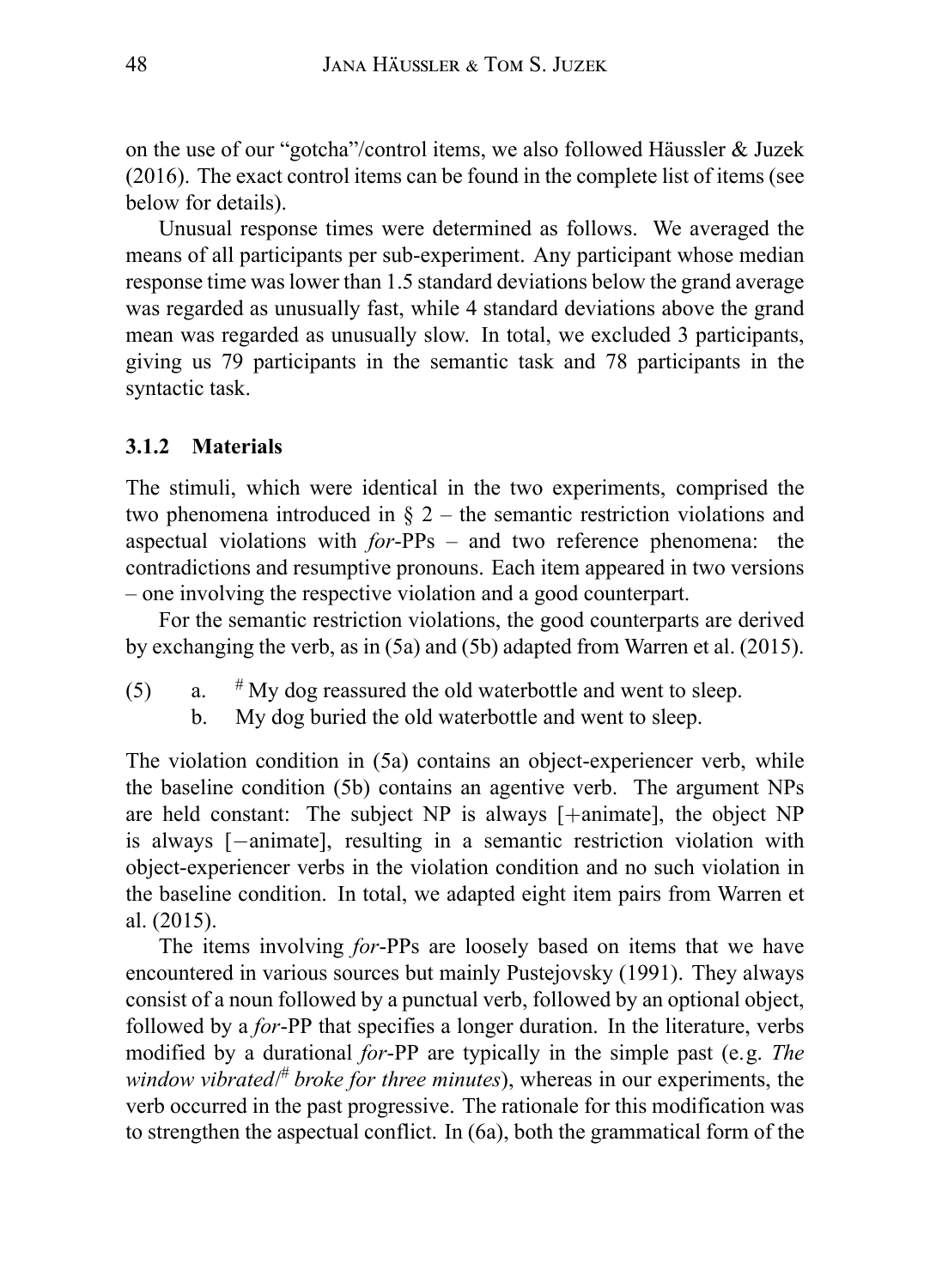verb and the durational modifier conflict with the verb's lexical semantics. The grammatical form (the past progressive) and the modifier (durational *for*-PP) dictate a process reading, whereas verb semantics dictates a punctual reading. The baseline condition in (6b) involves the same grammatical form (past progressive) and the same durational modifier but an atelic verb and hence lacks aspectual conflict. Other examples include *Will's toy plane was blowing up* / *was descending for 20 minutes* and *Helen's phone was shattering into pieces* / *was charging for one hour*. For further discussion of the progressive, see § 4.3.

- (6) a.  $\#$  The front window was breaking for at least three minutes.
	- b. The front window was vibrating for at least three minutes.

Aspectual conflicts can be solved by coercion, that is, reinterpretation as a result of shifting operations. Rather than modifying the punctual event, the *for*-PP can be taken to modify the time span after the event (as in *The door was closed for three hours*), the time span during which the event was iterated (*The cat jumped for the door handle for about ten minutes … until it finally succeeded*), or the time span during which the event was repeated as a habit. When constructing our stimuli, we tried to hamper such aspectual coercion: The subject of the punctual verb was in most cases realised by an NP in the singular to hamper an interpretation in which the time-frame adverbial specifies the duration of a series of punctual events as in*Balloons were popping for twenty minutes* (one after the other). Further, the time specification was chosen such that habitual readings, possibly a special case of iterative readings (as in *The organizers invited Albert Einstein for several years*), are unlikely as well. The *for*-PPs in the experiment specified time frames ranging from three minutes to two hours. Habits, by contrast, are a matter of days, if not years. Because iterative readings are easily available for punctual verbs with reversible or unstable resultant states, for example, *knock*, *cough*, *blink*, etc., our experimental stimuli contain mainly verbs with irreversible resultant states (*break*, *pop*, *blow up*, *snap*, etc.). There was one notable exception: *The two removers were dropping the safe for ten minutes*. In this case, world knowledge makes an iterative reading unlikely, although it does not rule out such a scenario, for example, in a cartoon. Irreversibility also hinders readings in which the temporal adverbial specifies how long the resultant state persists. In *Max fell asleep for almost 2 hours*, the *for*-PP does not modify the duration of the transition but the duration of the subsequent sleep. Such a reading is not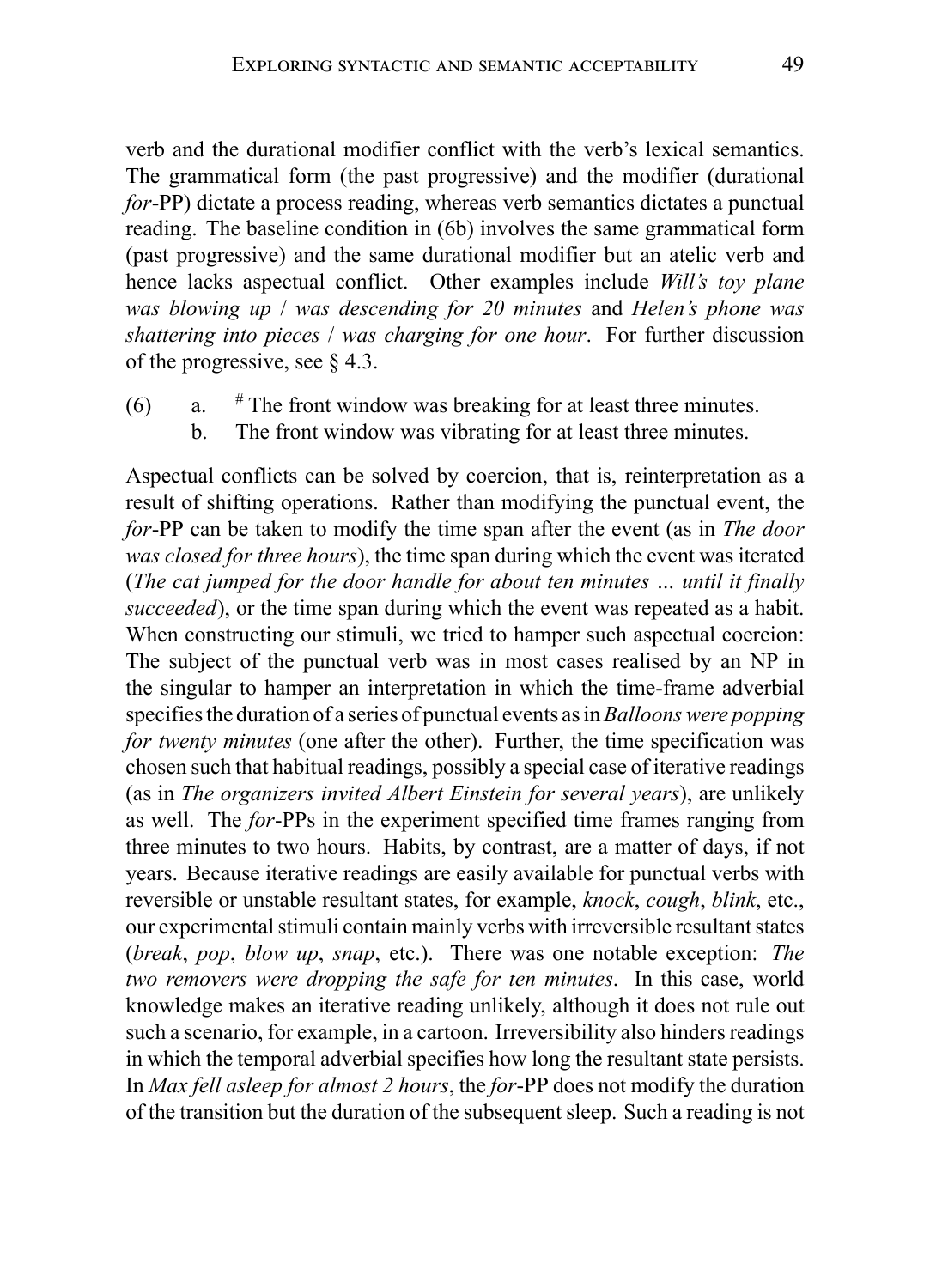available for (6a) or the other items in our materials.

In addition to semantic restriction violations and aspectual violations with a *for*-PP, we included two reference phenomena: semantic contradictions and resumptive pronouns. An example of a contradiction is given in (7). (7a) is the critical item, and (7b) is the good baseline.

- (7) a. #My sister Jane is married to a bachelor.
	- b. My sister Jane is married to a lawyer.

The semantic contradictions are partly inspired by the discussion in Horn (2018). They represent a variety of conflict types. The example in (7a), for instance, involves a conflict between lexical meanings – being *married* is incompatible with being a *bachelor*. Other examples involve world knowledge in addition to lexical knowledge, as in *Having won the 100 m final of the 2017 world championship, Justin Gatlin was awarded the bronze medal*, which requires world knowledge about the reward for the winner of a championship, or logical inferences, as in *My new Volkswagen is emitting a lot of carbon dioxide, but it is not emitting any*  $CO_2$ *, which requires understanding* the negation and knowledge about the formula for carbon dioxide. This heterogeneity would be problematic for experiments directly addressing the acceptability or processing of contradictions, as it adds variance and mixes constructions. Contradictions as such are, however, not the main concern of the present experiment. Instead, our focus is on comparing form-based (syntactic) and meaning-based (semantic) acceptability. We therefore think that testing a less homogeneous set of items than usual is legitimate, if not beneficial. We return to this issue of heterogeneity in § 4. Note at this point that all critical items in this subset share the fact that they are syntactically well-formed but semantically clearly deviant.

The items including resumptive pronouns are modelled after examples in the literature (Prince 1990; Erteschik-Shir 1992; McKee & McDaniel 2001; Cann et al. 2004: 1554, through Keffala 2013; Ferreira & Swets 2005; Hofmeister & Norcliffe 2013; Keffala 2013; and Radford 2018: 96). We constructed eight item pairs with a resumptive pronoun in the violation condition. In one half of the item pairs, the good counterpart contains a relative clause with a gap, as in (8b). In the other half, the relative clause is replaced by a coordinated main clause, as in (9b). Again, such heterogeneity would be objectionable in an experiment on resumptives but should be acceptable for the purpose of the present study (for further discussion, see  $\S$  4.1).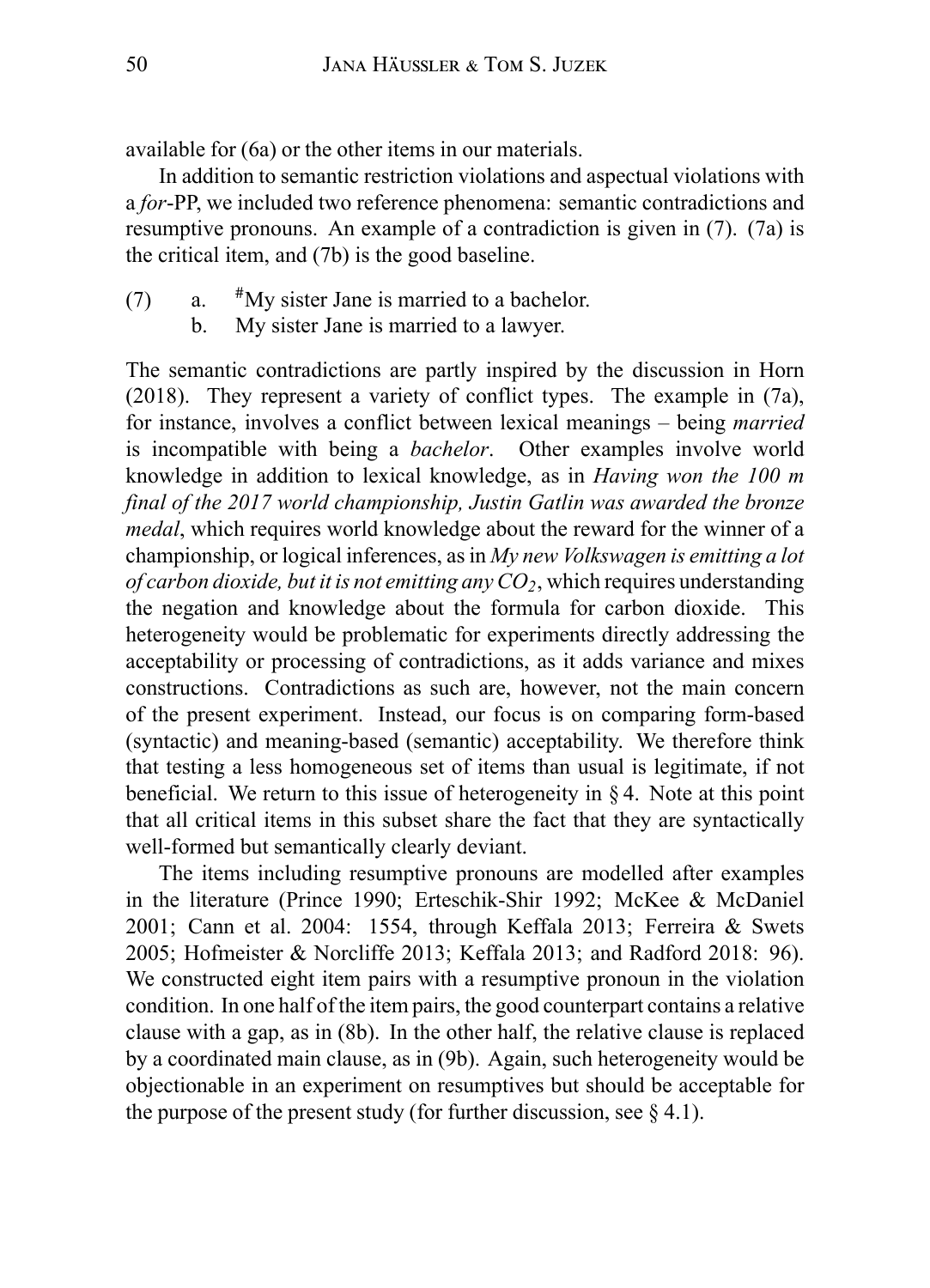- (8)  $a.$  \*^ Mary said that this is the girl that John likes her.
	- b. Mary said that this is the girl that John likes *t*.
- (9) a.  $\ast$  This is a donkey that I don't know where it lives.
	- b. This is a donkey but I don't know where it lives.

In total, we have 32 item pairs, 8 per phenomenon and each involving a marked version and a good counterpart. These 64 sentences were distributed over two counterbalanced lists, so that per item, each participant only saw either the marked version or the good counterpart. We also included 32 filler/anchor items, so that the rate of fillers per list is 50%. Those items were based on the anchor items in Gerbrich et al. (2019). Gerbrich and colleagues designed their item set as a yardstick for comparisons across experiments that all use this filler set in addition to their critical items. The items were carefully selected from a larger set such that they represent a range of acceptability (on a five-point scale) and exhibit high interrater agreement. The set contains mainly declarative sentences but also a few exclamatives and questions, probably to increase variation (of surface form and violation type) and to allow for use in experiments testing exclamatives or questions. We further modified the items to include semantic deviance, such that they are marked, somewhat marked, and unmarked with respect to grammar and meaning, including all possible combinations. Items in Gerbrich et al. (2019) have five degrees of syntactic acceptability (for which we use "^", "^???", "^??", "^?", and "OK"), to which we added three degrees of semantic acceptability/plausibility ("#", " $\#$ ?", "OK"). We left it at three degrees of semantic acceptability, as we found it hard to reliably introduce further degrees. Examples are given in (10–12), with the first diacritic indicating the syntactic status and the second indicating the semantic status. Note that in the ungrammatical sentences, the semantic status was evaluated ignoring/repairing the syntactic deviation.

- (10) a.  $0^{6/6k}$  The winter is very harsh in the North.
	- b.  $0^{6k/\#?}$  There's a statue in the middle of the ocean.
	- c.  $0^{k/\#}$  The patient fooled the chair by pretending to be in pain.
- (11) a.  $\frac{\text{?}?}{\text{?}}$  Hannah hates but Linda loves eating popcorn in the cinema.
	- b.  $\frac{\wedge ?}{\wedge ?}$  Most people like very much a cup of sparkling wine in the morning.
	- c.  $\frac{\gamma}{\gamma}$  What my hamster wants to know is which student which exam failed.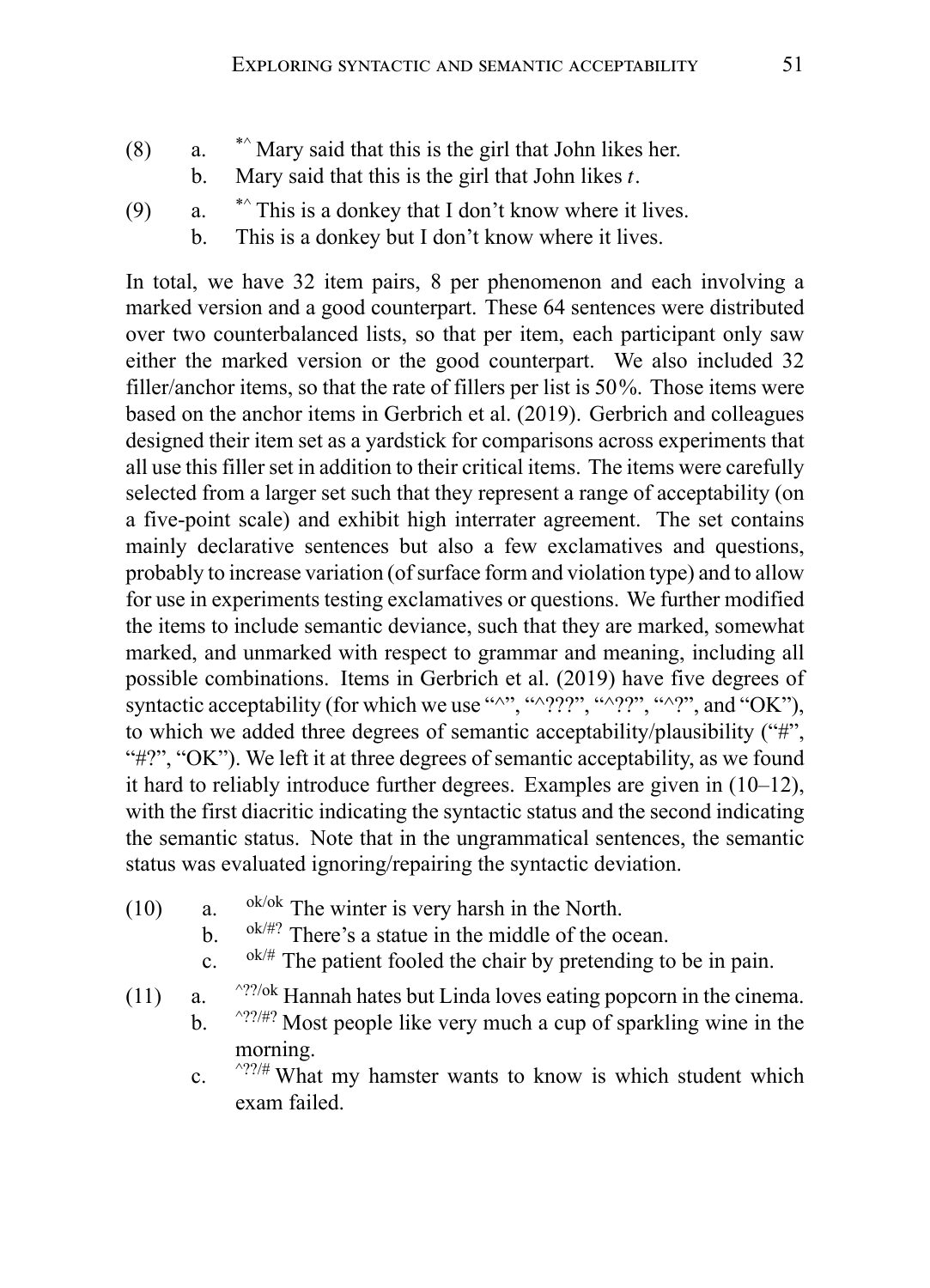- (12) a.  $\frac{\gamma_{ok}}{\gamma_{mk}}$  Historians wondering what cause is disappear civilization.
	- b.  $\sqrt{4^n}$  Old man he work garden grow many cat food and breads.
	- c.  $\sqrt{4}$  Backers must continue much planets for they become hairy.

Further, the first four items of any questionnaire were calibration items, which were added to give the subjects an idea of the endpoints of the scale. Two of the calibration items are semantically and syntactically unmarked, and the other two are semantically and syntactically marked.<sup>3</sup>

Two final remarks on the items: First, compared to many other experiments, our items exhibit some variation. This variation is on purpose, and the items vary more than one would normally allow in an experiment. For example, in an experiment on resumptive pronouns one would control for syntactic function of the relative pronoun and properties of the clause containing the gap. The reason for this is that our main comparison is not between conditions (+/*−*deviant) but between constructions (representing different types of anomalies – syntactic vs. semantic) and between experimental tasks (form-based, that is, syntactic, judgement vs. semantic judgement), since we were primarily interested in how well participants differentiate between syntactic and semantic deviations. We therefore aimed for a variety of violations and a range of rating options.

Second, following an anonymous reviewer's suggestion, we checked our materials for gender imbalances and stereotypes. In contrast to the strong imbalance reported in Kotek et al. (2021) for examples in linguistic papers, we found an even distribution of female and male referents in our items (14 female, 14 male, 1 conjoined female + female, 1 conjoined female + male). There was also no gender difference in the likelihood of occurring in subject position (9 out of 14 females, 8 out of 14 males). However, the absolute number of arguments referring to humans specified for gender  $(N = 30)$  is too low for a substantial quantitative analysis.

### **3.1.3 Procedure**

We ran two separate experiments, one asking for semantic ratings and the other collecting syntactic ratings. The two experiments included exactly the same materials, distributed over the same two lists described above, but with different participants, to avoid revealing the purpose of our study. In each

<sup>&</sup>lt;sup>3</sup> A list of all items, including filler items, can be found at https://zenodo.org/record/5546040 (published 2021-07-04).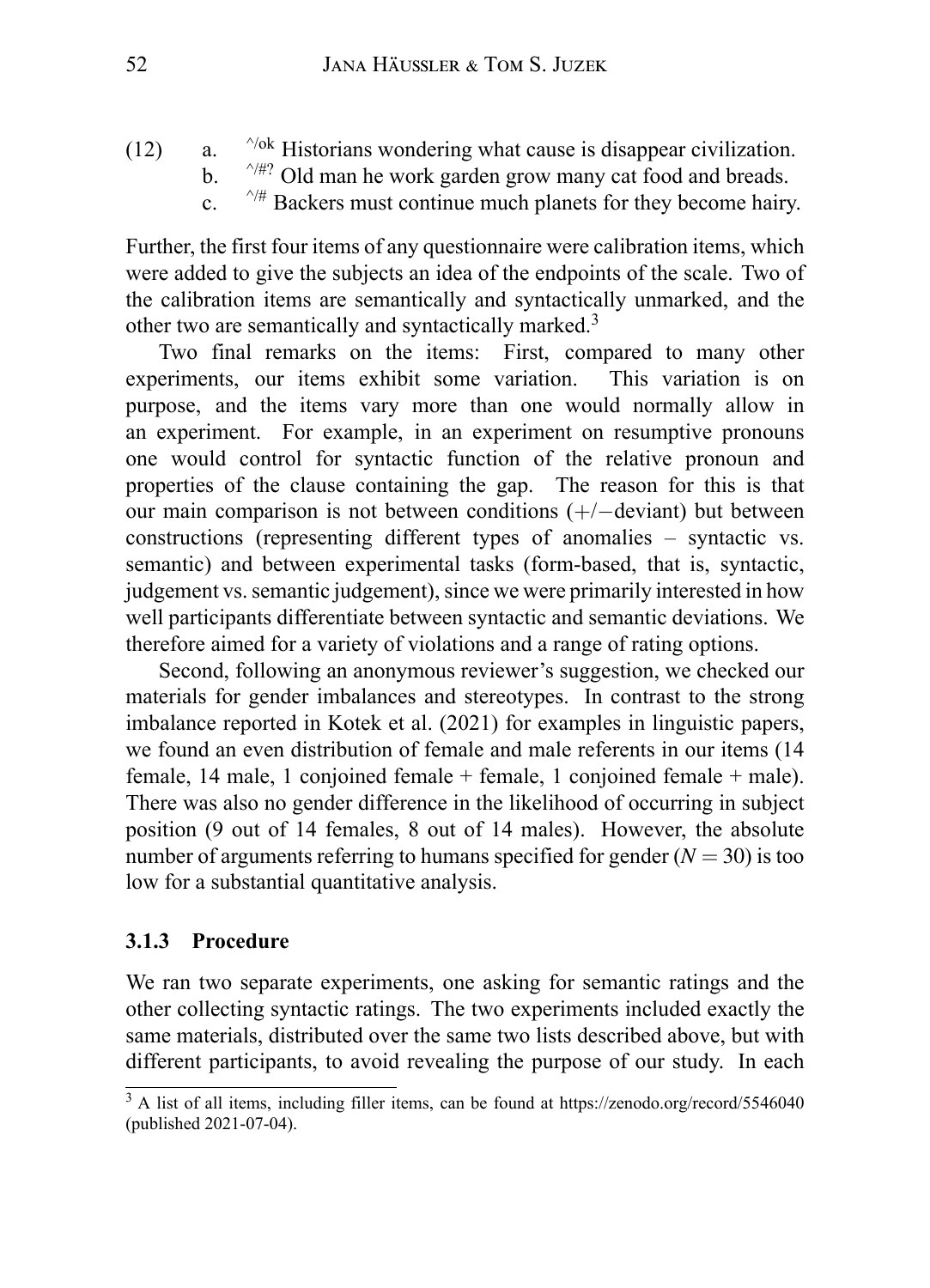

**Figure 1.** The rating interface used in the semantic judgement task

experiment, the participants rated the stimuli one at a time using a 7-point scale on a dedicated website for the experiments.<sup>4</sup> As an alternative for building an experimental website, we recommend " $i$ sPsych",<sup>5</sup> which is also JavaScript-based and provides a library of building blocks as well as an active community willing to help at any time.

In the semantic judgement task, participants were asked to judge how "meaningful/plausible" sentences appeared to them. We instructed participants to concentrate on meaning and ignore grammaticality or spelling. To illustrate this point, we added the following examples. *Jack did his job goodly* was given as an example of a meaningful and intelligible, but also not fully grammatical sentence. *The storm intentionally broke the window* was introduced as fully grammatical but implausible. The scale and rating interface were introduced through an example. A red button with a cross-mark represented a low rating, and a blue button with a check-mark represented a high rating, with other buttons in between denoting in-between ratings. The endpoints of the scale were labelled with "meaningless/implausible" and "meaningful/plausible", to ensure that participants were always aware of the meaning of the buttons. The rating interface is illustrated in Figure 1.

<sup>4</sup> The code for the web interface is available at Zenodo: https://zenodo.org/record/5546040 (published 2021-07-04).

 $5 \text{ https://www.jspsvch.org/} (accessed 2021-12-25).$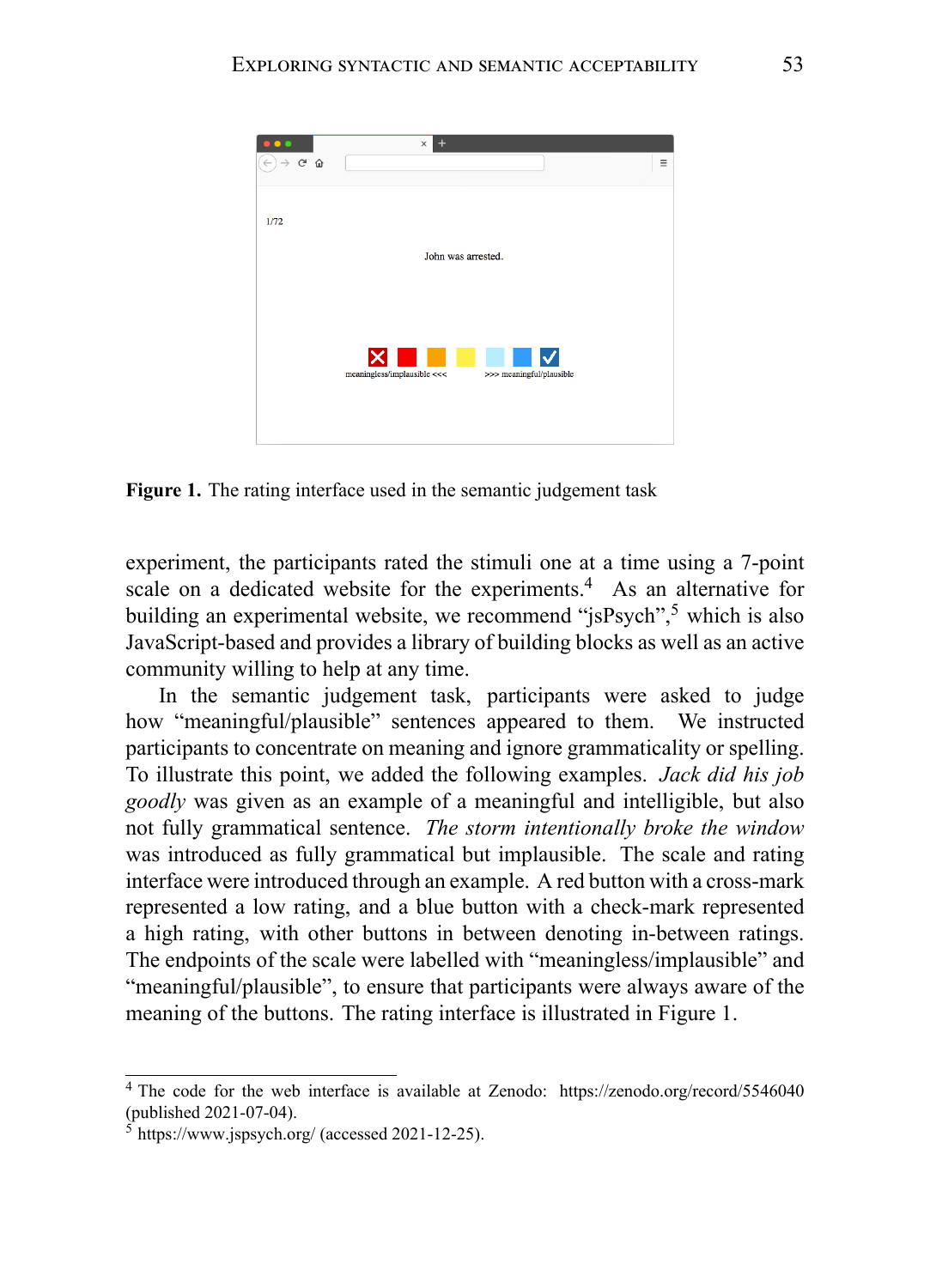In the syntactic judgement task, participants were asked to judge how "natural" or "unnatural" the items were with respect to the items' grammaticality. The instructions explicitly asked participants to not be bothered with meaning or spelling. We also provided the same examples mentioned above. The scale and the interface were introduced in a similar fashion, however with labels adjusted to "unnatural/ungrammatical" and "natural/grammatical".

Both experiments tracked participants' response times and applied a warning mechanism to discourage fast clicking through the experiment. A threshold was defined per stimulus:  $(225 \text{ ms} + 25 \text{ ms})$  per character) divided by 2. Whenever a participant's response time went below that threshold, a warning message was displayed (this was motivated by the discussion in Häussler & Juzek 2016).

#### **3.2 Analyses**

Since we are interested in the impact syntactic anomalies have on semantic acceptability, semantic anomalies, and syntactic acceptability, our focus is on the comparison of the ratings in the two tasks. For the first indication of how well participants distinguished between the two tasks, we explored how much of the two-dimensional rating space (syntactic by semantic ratings) was used. Our main analysis is a point-biserial correlation measure in which we assessed the degree to which semantic and syntactic mean ratings per item correlate. As a baseline, we first correlated the expected semantic ratings with the expected syntactic ratings. As to the expected ratings, for each item, including the anchor items, we defined expectations between 0 and 1. We did this twice, once for each task. The expectations were based on introspective judgements from the literature and/or were defined by us. For instance, item (10a), categorised as OK/OK, had an expectation of 1 for the syntactic task and another 1 for the semantic task. Item (10c), categorised as OK/#, had expectations of 1 and 0, respectively. In line with the diacritics in (5–9), we categorised our two critical constructions (semantic restriction violations and aspectual mismatches with *for*-PPs) as well as the contradictions as syntactically 1 and semantically 0. Resumptive pronouns were categorised as syntactically 0 and semantically 1. For all constructions, the good counterparts were categorised as 1 and 1. We then correlated semantic expectations and syntactic expectations and obtained a correlation coefficient of *−*0*.*04. This represents our baseline, to which we compared the correlation measure based on the experimental ratings.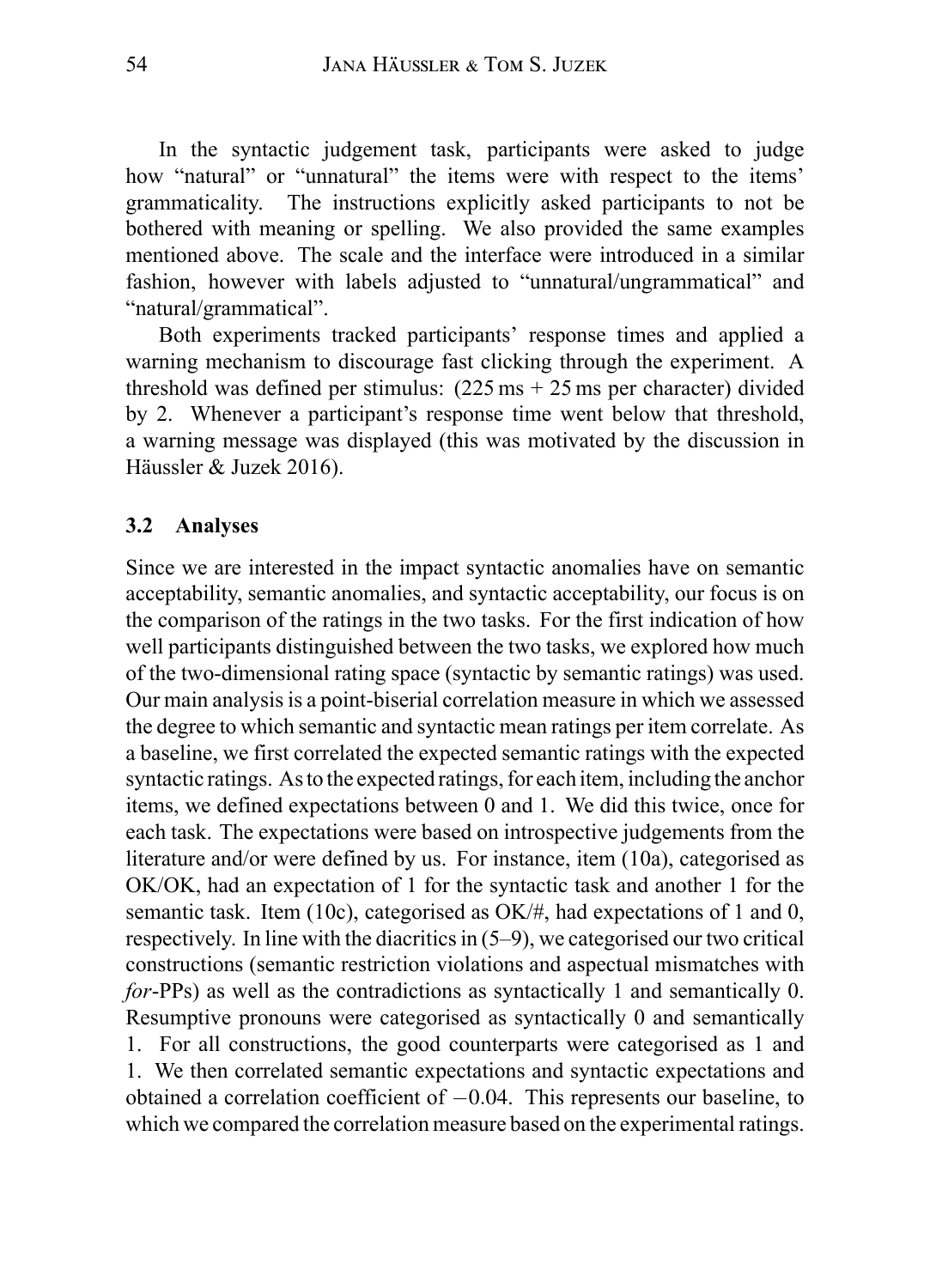Based on item means, we correlated the observed semantic ratings with the observed syntactic ratings. In a last step, we compared the outcomes of the two correlation measures (expected vs. observed).

In addition to the comparison analysis, we ran separate analyses for each rating task using linear mixed effects models. In those models, ratings are our dependent variable, with the phenomena in interaction with Violation (violation vs. baseline) as fixed effects, and item pairs and participants as random factors (random intercept). Here, *item pair* is used to denote what is sometimes called "lexicalisation" or even "item". For instance, (7a) and (7b) were an item pair in our experiment.

# **3.3 Experimental results**

In what follows, we first report separate analyses for the two rating tasks and then our main analysis, in which we compare the syntactic versus semantic ratings.<sup>6</sup> We used R for analysing the data and creating graphs (R Core Team 2021). For mixed effects models, we used the R-packages "lmerTest" (Kuznetsova et al. 2017) and "MuMIn" (Bartoń 2020).

# **3.3.1 Results of the semantic rating task**

The average ratings for the four phenomena and their baselines are illustrated in Figure 2. Semantic ratings are given in dark grey (two leftmost bars in each plot). As expected, contradictions received a strong penalty in the semantic ratings. However, the other three phenomena exhibit penalties as well, although of different sizes.

# **3.3.2 Results of the syntactic rating task**

The light grey bars in Figure 2 illustrate the syntactic ratings. They show the expected penalty for resumptive pronouns in relative clauses (the second plot in Figure 2). Substantial penalties in the syntactic ratings are also visible for semantic restriction violations (third plot in Figure 2) and for the aspectual mismatch in sentences with a punctual verb modified by a durational *for*-PP (rightmost plot in Figure 2). Contradictions, by contrast, show no substantial penalty in syntactic ratings. A linear mixed effects model with

<sup>6</sup> All results, including individual ratings, can be found on Zenodo (https://zenodo.org/record/ 5546040, published 2021-07-04). Our complete R-code is also available on Zenodo.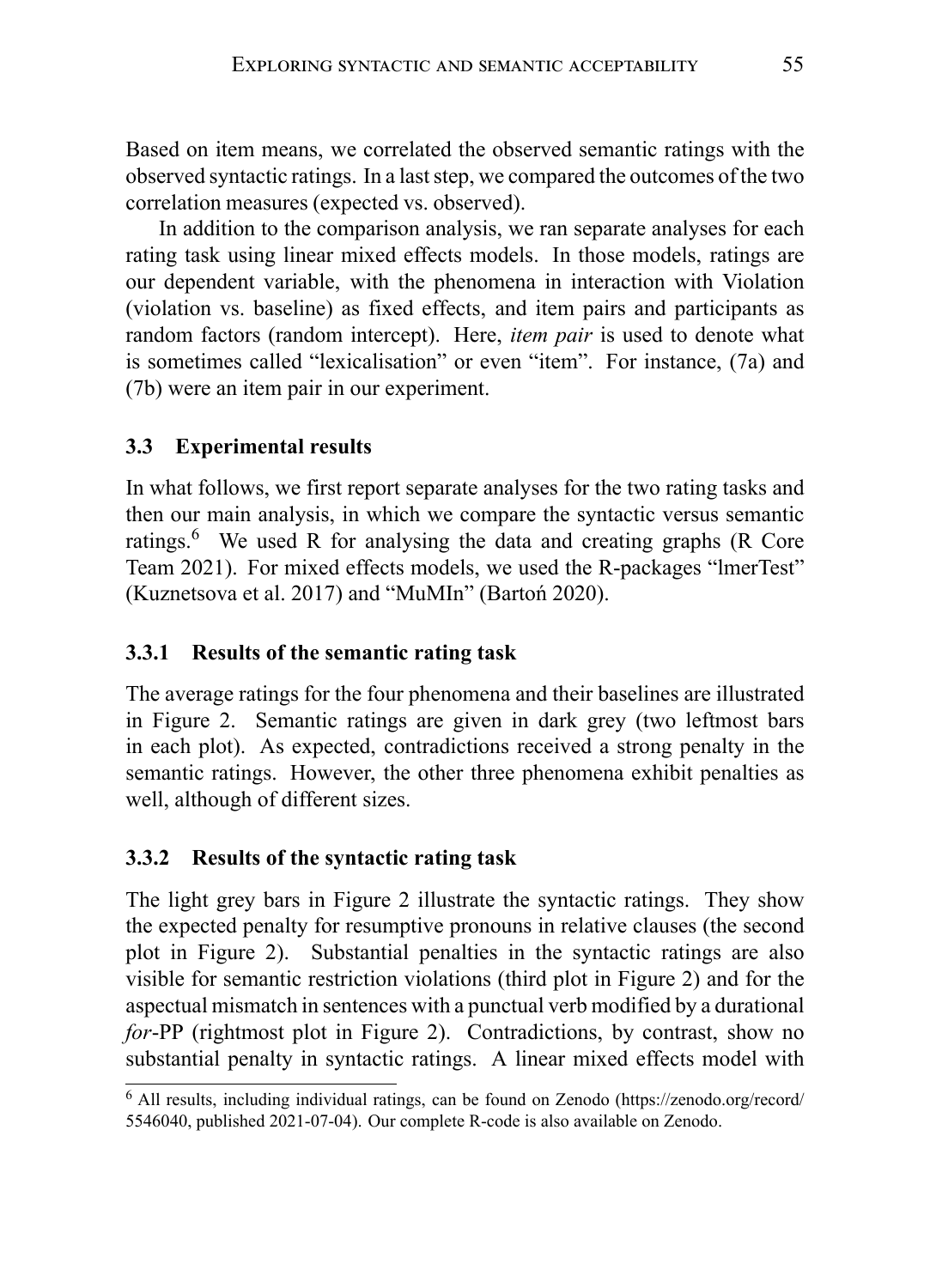

**Figure 2.** The median acceptability ratings, y-axis, for the four phenomena and their good baselines ("basel"); darkest grey (first bar from the left per plot) = the semantic ratings for a given phenomenon; dark grey (second bar) = the semantic ratings for the good baselines; light grey (third bar) = the syntactic ratings for a phenomenon; lightest  $grey (fourth bar) = the syntactic ratings for the good baselines$ 

participants and item pairs as random factors (random slopes) confirms this visual impression (cf. Tables 1 and 2). The intercept is the baseline of the contradictions. In both experiments, these had the highest estimates. The subsequent three rows are the baselines for the other constructions in relation to the baseline of contradictions. *Violation* denotes the penalty for the critical items of the contradictions in relation to the intercept. The subsequent three rows are in relation to Violation. In the semantic experiment, significant differences were expected for Violation and SRV *×* Violation. In the syntactic experiment, these two effects should not be significant.

Our models include Violation and Construction Type as fixed effects, and the question arose as to whether the latter factor was necessary at all. In what follows, we compare our models to simpler models that do not include Construction Type as a factor.<sup>7</sup>

Construction Type did affect the ratings. For the syntactic ratings, as per ANOVA comparing the two models, a simple model without Construction Type as a factor was significantly different from a model including that factor ( $\chi^2 = 20.34$ ,  $p < 0.001$ ). The conditional R-squared for the simple

 $<sup>7</sup>$  Many thanks to one of the reviewers for this suggestion.</sup>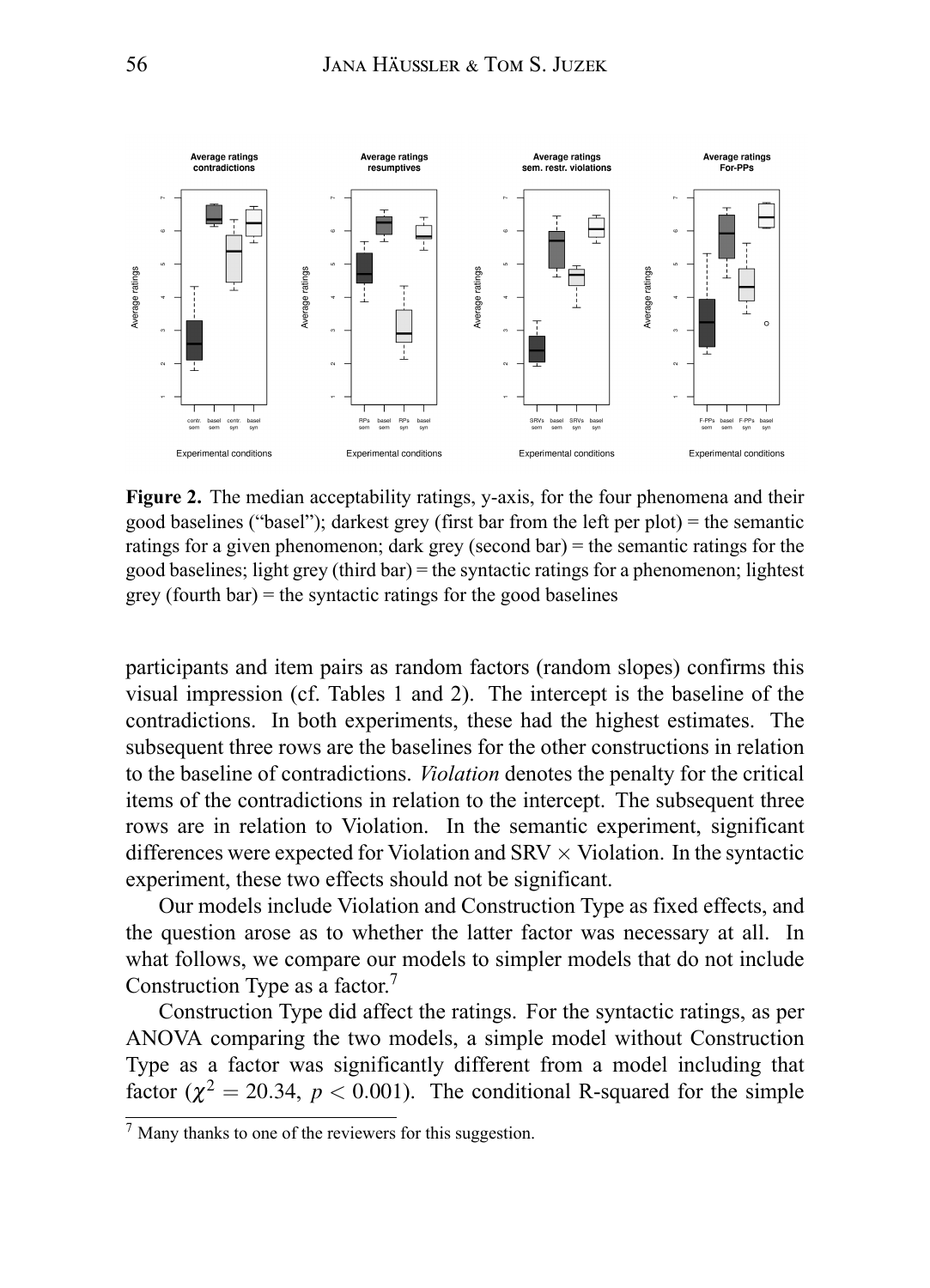| Fixed effects                  | Estimate Std. | Error    | df      | $t$ -value | $\boldsymbol{p}$ |
|--------------------------------|---------------|----------|---------|------------|------------------|
| (Intercept) [baseline ctrd.]   | 6.45          | 0.18     | 48.12   | 35.64      | $< 0.001*$       |
| <i>For-PPs</i> [baseline]      | $-0.65$       | 0.25     | 41.01   | $-2.66$    | $0.011*$         |
| Resumptives [baseline]         | $-0.26$       | 0.25     | 41.01   | $-1.08$    | 0.29             |
| SRV [baseline]                 | $-0.93$       | 0.25     | 41.01   | $-3.79$    | $< 0.001*$       |
| Violation [ctrd.]              | $-3.69$       | 0.14     | 2327.12 | $-25.54$   | $< 0.001*$       |
| $For-PPs \times Violation$     | 1.26          | 0.20     | 2327.12 | 6.17       | $< 0.001*$       |
| Resumptives $\times$ Violation | 2.31          | 0.20     | 2327.12 | 11.32      | $< 0.001*$       |
| $SRV \times$ Violation         | 0.63          | 0.20     | 2327.12 | 3.09       | $0.002*$         |
| Random effects                 |               | Variance |         | Std. Dev   |                  |
| Participant                    |               | 0.32     |         | 0.56       |                  |
| Item pair                      |               | 0.16     |         | 0.40       |                  |
| Residual                       |               | 2.91     |         | 1.71       |                  |

**Table 1.** A summary of the general mixed-effects model for the semantic ratings, including coefficient estimates, standard errors, and the *t*-values. The asterisk marks significance with a level of *<* 0*.*05.

**Table 2.** A summary of the general mixed-effects model for the syntactic ratings, including coefficient estimates, standard errors, and the *t*-values. The asterisk marks significance with a level of *<* 0*.*05.

| Fixed effects                  | Estimate Std. | Error    | df      | $t$ -value | p          |
|--------------------------------|---------------|----------|---------|------------|------------|
| (Intercept) [baseline ctrd.]   | 6.23          | 0.22     | 41.97   | 28.36      | $< 0.001*$ |
| <i>For-PPs</i> [baseline]      | $-0.14$       | 0.30     | 34.65   | $-0.47$    | 0.64       |
| Resumptives [baseline]         | $-0.31$       | 0.30     | 34.65   | $-1.06$    | 0.30       |
| SRV [baseline]                 | $-0.15$       | 0.30     | 34.65   | $-0.52$    | 0.61       |
| Violation [ctrd.]              | $-0.98$       | 0.13     | 2352.09 | $-7.38$    | $< 0.001*$ |
| $For-PPs \times Violation$     | $-0.70$       | 0.19     | 2352.09 | $-3.73$    | $< 0.001*$ |
| Resumptives $\times$ Violation | $-1.84$       | 0.19     | 2352.09 | $-9.77$    | $< 0.001*$ |
| $SRV \times$ Violation         | $-0.55$       | 0.19     | 2352.09 | $-2.91$    | $0.004*$   |
| Random effects                 |               | Variance |         | Std. Dev   |            |
| Participant                    |               | 0.35     |         | 0.59       |            |
| Item pair                      |               | 0.28     |         | 0.53       |            |
| Residual                       |               | 2.72     |         | 1.65       |            |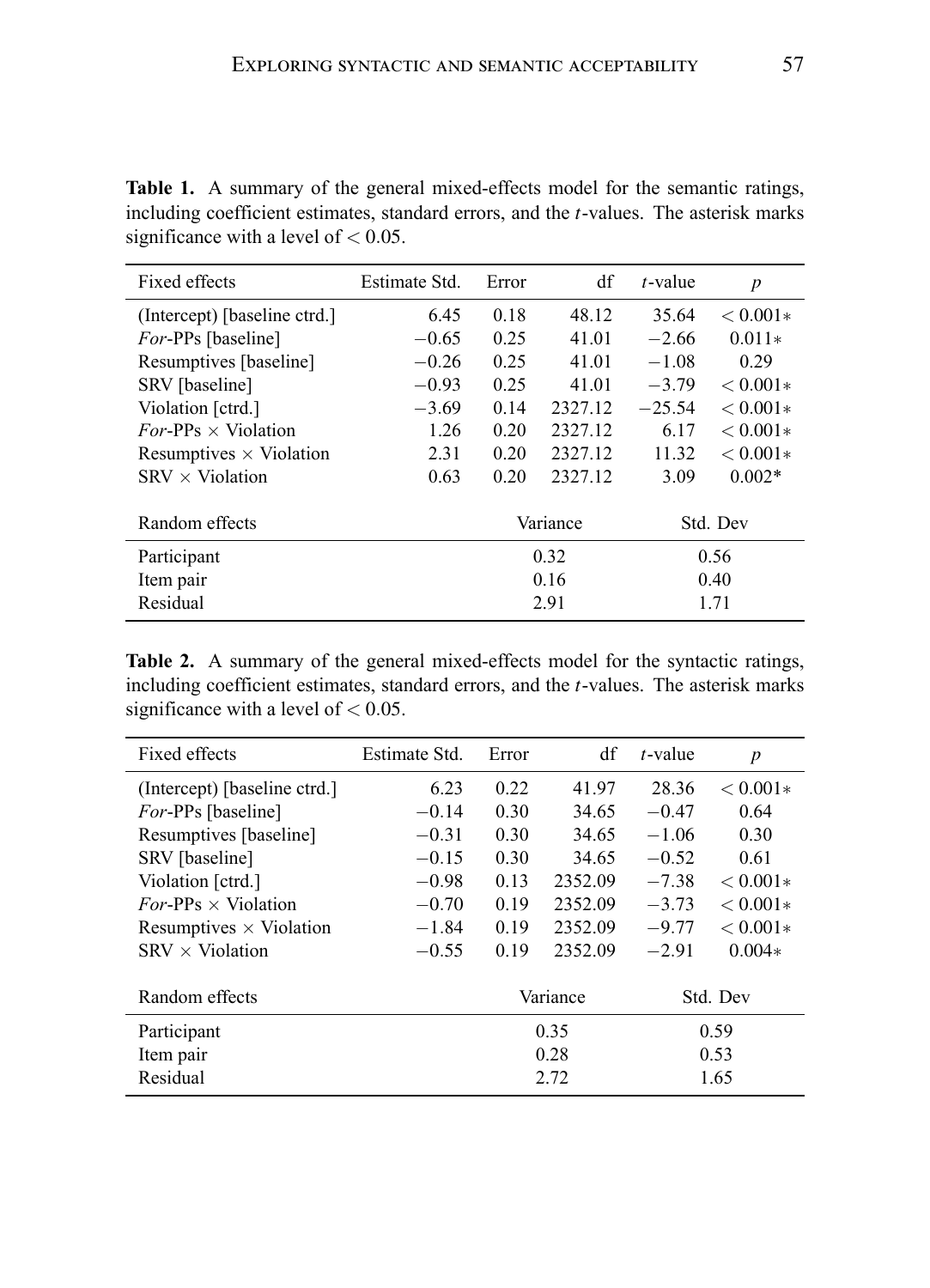

**Figure 3.** The average ratings for all items, including fillers items. Average syntactic acceptability is given on the *x*-axis, and average semantic acceptability is given on the *y*-axis.

versus complex model was 0.407 versus 0.410, respectively, calculated with the "MuMIn" package (Bartoń 2020). A comparison of the semantic models yielded a similar outcome ( $\chi^2 = 25.45$ ,  $p < 0.001$ ). The conditional R-squared was 0.517 for the simple model and 0.519 for the complex model. In summary, while the complex models were significantly different from the simpler models, they were only minimally more capable.

#### **3.3.3 Comparison of the two rating tasks**

For a better idea of how well the participants were able to distinguish the two tasks, we plotted the rating space of both the critical items and the fillers, with syntactic acceptability on the *x*-axis and semantic acceptability on the *y*-axis. The lowest average ratings in the semantic and syntactic tasks are approximately 1.5, and the highest ones are close to 7. The resulting graph in Figure 3 indicates that participants used almost the entire rating space; that is, differentiated degrees of acceptability in both rating tasks. The distribution in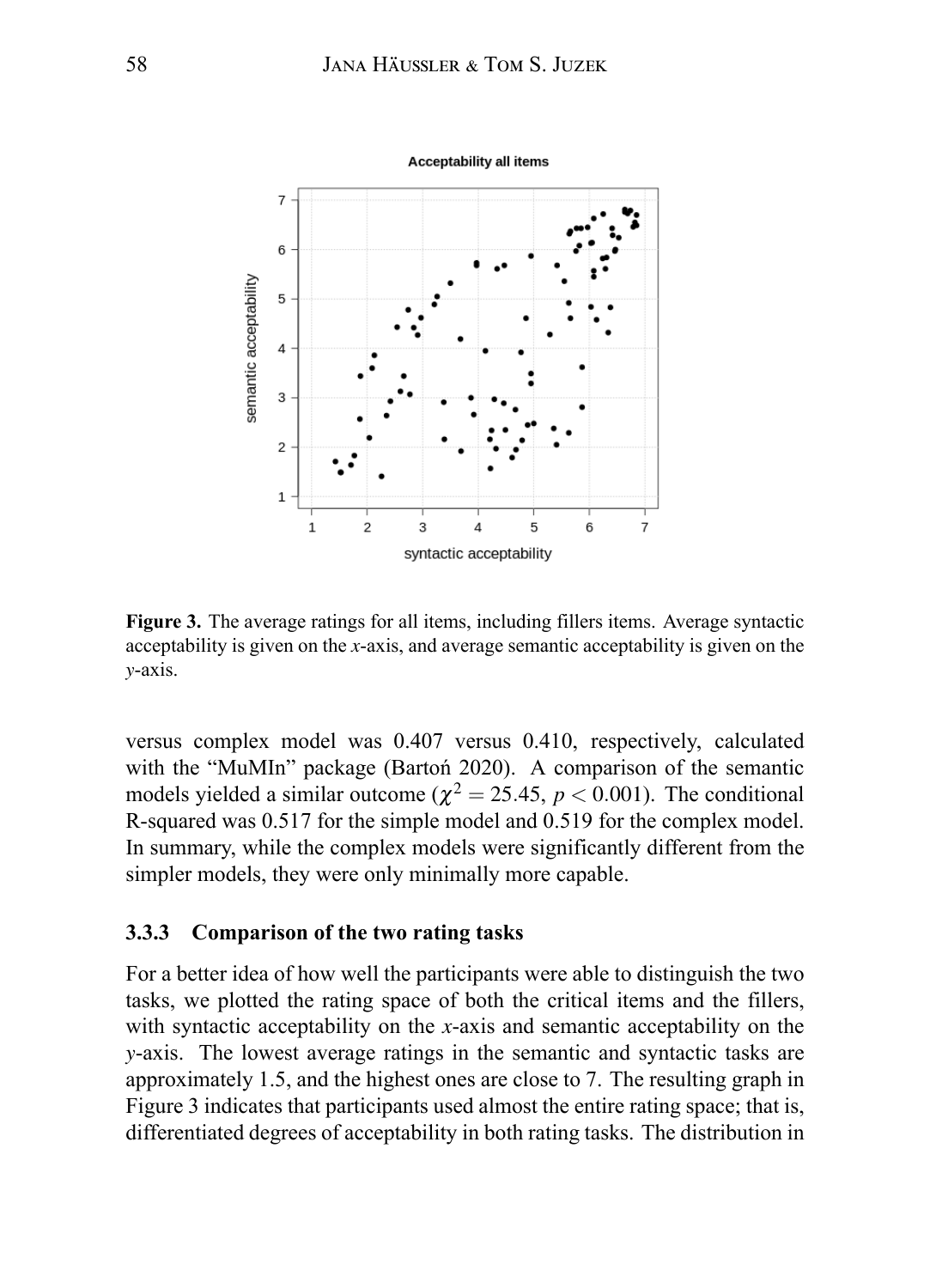Figure 3 suggests a moderate and not zero correlation. Notably, the second quadrant (top left part of the plot) is rather empty. Items that received low syntactic ratings hardly received high semantic ratings. The fourth quadrant (bottom right), by contrast, is populated to some extent: Items that received low semantic ratings sometimes received higher syntactic ratings.

As mentioned above, the distribution visible in Figure 3 suggests a non-zero correlation. In fact, the coefficient of the point-biserial correlation measure for the experimental ratings – that is, semantic ratings versus syntactic ones, is 0.78. This is considerably different from our expectation of a near-zero correlation (the *−*0*.*04 from above).

### **4 Discussion**

When constructing our items, there was a tension. On the one hand, there must be some lexical variation to prevent a poor lexical combination permeating through all items of a phenomenon. On the other hand, there cannot be too much variation, as this could mean that items differ in quality and that they might not even test the same thing. However, the low variances for item pairs in Tables 1 and 2 underline that our items, although differing in lexical choices, were constructed with a sufficient degree of consistency.

#### **4.1 Participants' ability to distinguish tasks**

To be sure that the participants were able to distinguish the two tasks, we examined the reference phenomena, that is, the contradictions and the resumptive pronouns, as well as the filler items.

For the contradictions and the resumptive pronouns, the results show the expected tendencies. The contradictions received low ratings in the semantic judgement task and reasonably high ratings in the syntactic judgement task. However, the syntactic ratings are somewhat reduced, whereas the ratings for the baseline items are, as one would expect, near the top of the scale. As to the resumptive pronouns, they received reasonably reduced ratings in the syntactic judgement task. However, the semantic ratings for the resumptive pronouns are also considerably depressed.

Where does the degradation in the ratings come from? In our view, the intended meaning of the items with resumptive pronouns is relatively straightforward, so they should have received high semantic ratings and reduced syntactic ratings. Yet, their semantic ratings are also somewhat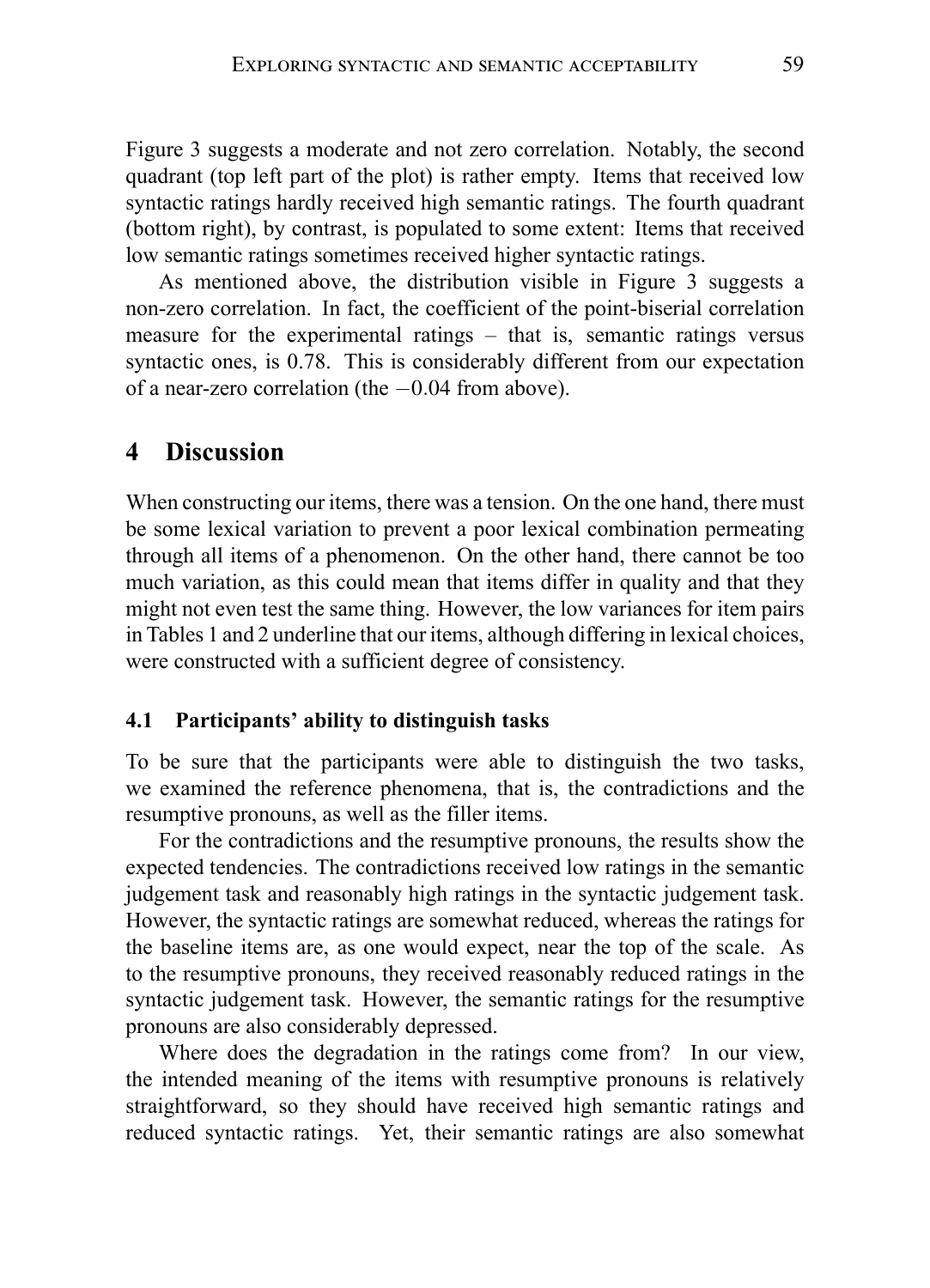degraded, suggesting some kind of "syntactic drag", that is, a reduction in perceived meaningfulness caused by a syntactic anomaly. This reduction is against our expectations. We can think of two major ways to interpret this, which are not mutually exclusive but may contribute simultaneously to the observed effect. First, it is possible that the participants struggled to distinguish between the two tasks to some degree. They were asked to judge semantic acceptability, but instead of doing so, they fell back to some degree to judging some kind of general (un)naturalness. Second, participants might have struggled to parse the sentence properly because of the syntactic anomaly. As a result, they struggled to extract its meaning under the reasonable use of resources. This difficulty is predicted by syntax-first models of sentence comprehension (Frazier & Fodor 1978; Frazier 1979; Frazier & Clifton 1996). Under this modular view, autonomous syntactic processing precedes semantic processing, and syntactic representations are a prerequisite for interpretation. Since resumption is ungrammatical in our materials, parsing might have failed to provide a syntactic representation for the resumptive pronoun, which in turn hampered interpretation.

We expected that surface-oriented resort strategies, in the psycholinguistic literature referred to as *heuristics*, would help readers overcome the syntactic conflict. Those heuristics seem easy to apply in the case of resumptive pronouns. Since the resumptive pronoun occurs where otherwise a gap would occur, it could be treated as a spell-out of that gap. Furthermore, resumption results in a locally coherent string (*This is the girl that John likes her* includes *(that) John likes her*). In line with the good-enough approach (Ferreira 2003; Ferreira  $&$  Patson 2007), we expected that this local string would be sufficient for the purpose of interpreting the ungrammatical sentence. Perhaps it was, but it did not show in our results, possibly because the rating task triggered deeper (more than "good enough") processing. Notably, facilitating effects of resumptive pronouns in island contexts have only been found with online measures, not with acceptability ratings.

Further, the penalty in semantic ratings might reflect an increased processing effort to arrive at a meaning for the ungrammatical sentence. Beltrama & Xiang (2016) collected comprehensibility ratings and observed that resumption outside an island reduces comprehensibility compared to a gapping strategy. Although comprehensibility is different from meaningfulness/plausibility, it is very possible that comprehensibility affects semantic ratings just as ease of processing affects acceptability ratings in general.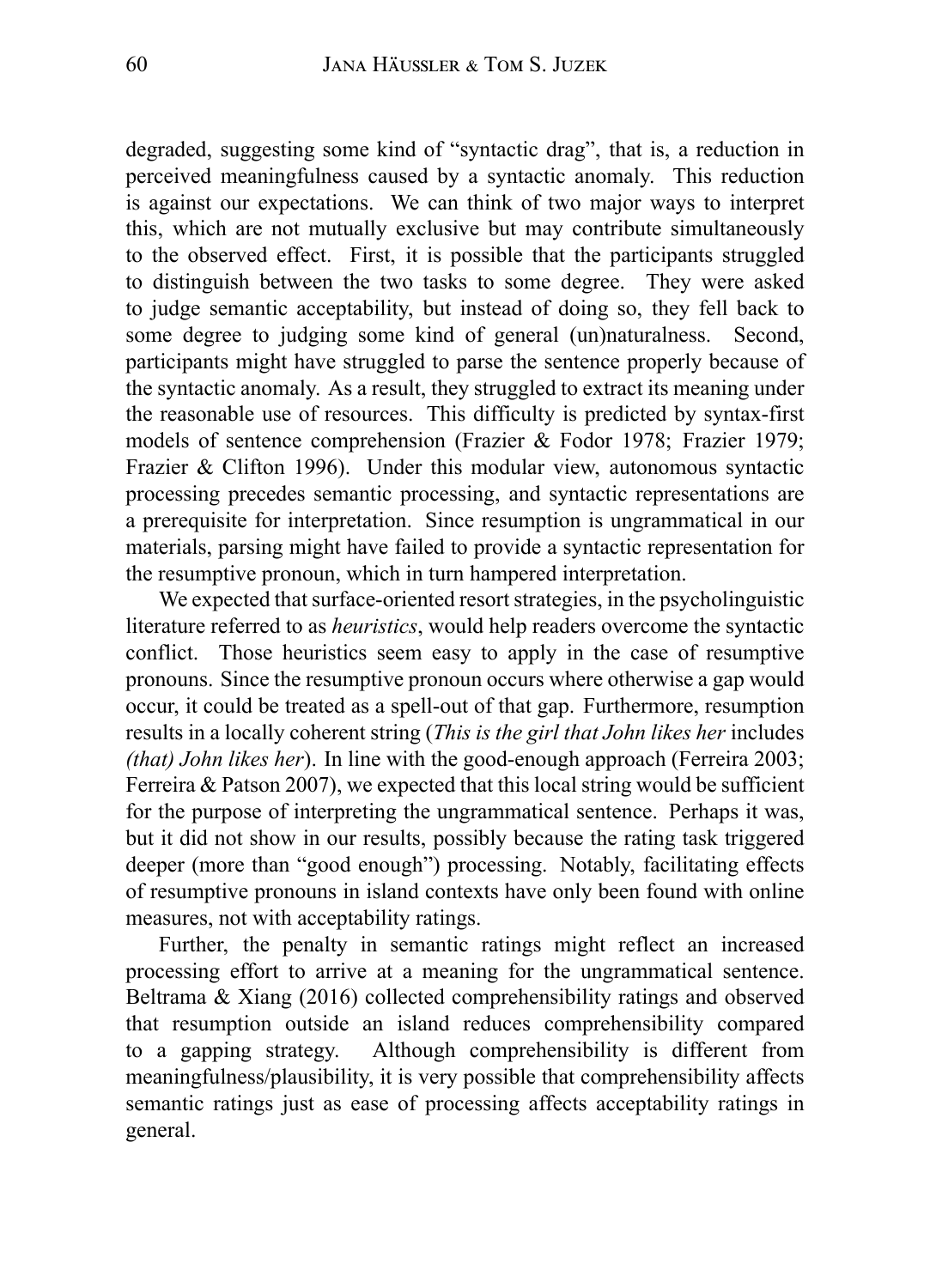|          |                                                                             | Mean ratings |          |
|----------|-----------------------------------------------------------------------------|--------------|----------|
|          |                                                                             | syntactic    | semantic |
| Subset 1 | Baseline condition<br>Mary said that this is the girl that John likes.      | 5.92         | 6.29     |
|          | Violation condition<br>Mary said that this is the girl that John likes her. | 2.80         | 4.49     |
| Subset 2 | Baseline condition<br>That's the girl but I don't know what she did.        | 592          | 6.07     |
|          | Violation condition<br>That's the girl that I don't know what she did.      | 3.90         | 5 1 3    |

**Table 3.** Mean ratings for the two subsets in the resumptive pronoun construction

To gain further insights into these outcomes, we would have to follow up on this with other kinds of experiments, namely, experimental methods providing online measures that tap into the ongoing processes of comprehension, for example, electrophysiological methods or eye tracking.

A side note on the resumptives: As mentioned in § 3.2, the items containing resumptive pronouns are heterogeneous. In one half of the items, the resumptive is an object, replaced by a gap in the baseline version; in the other half, the resumptive pronoun is the subject of the relative clause, and the subject pronoun of a root clause in the baseline version. We analysed the data for the two subsets. Interestingly, we found (almost) no difference in the baseline condition – that is, in the condition that was different in the two subsets – but a difference in the violation condition (Table 3). We leave it to future research to examine this difference in more detail.

The filler/anchor items that are clearly meaningful but syntactically marked exhibited similar ratings. Participants struggled to give high ratings to them in the semantic judgement task. This is in contrast to semantically marked items that are syntactically unmarked. Participants still gave reasonably high ratings to them in the syntactic judgement task. Hence, the syntactic deviations made it difficult to arrive at a meaningful interpretation, whereas the semantic deviations did not hamper recognition of the syntactic well-formedness (or did so only mildly).

These findings underline the importance of carefully controlling experimental items. This applies to both syntactic and semantic experiments.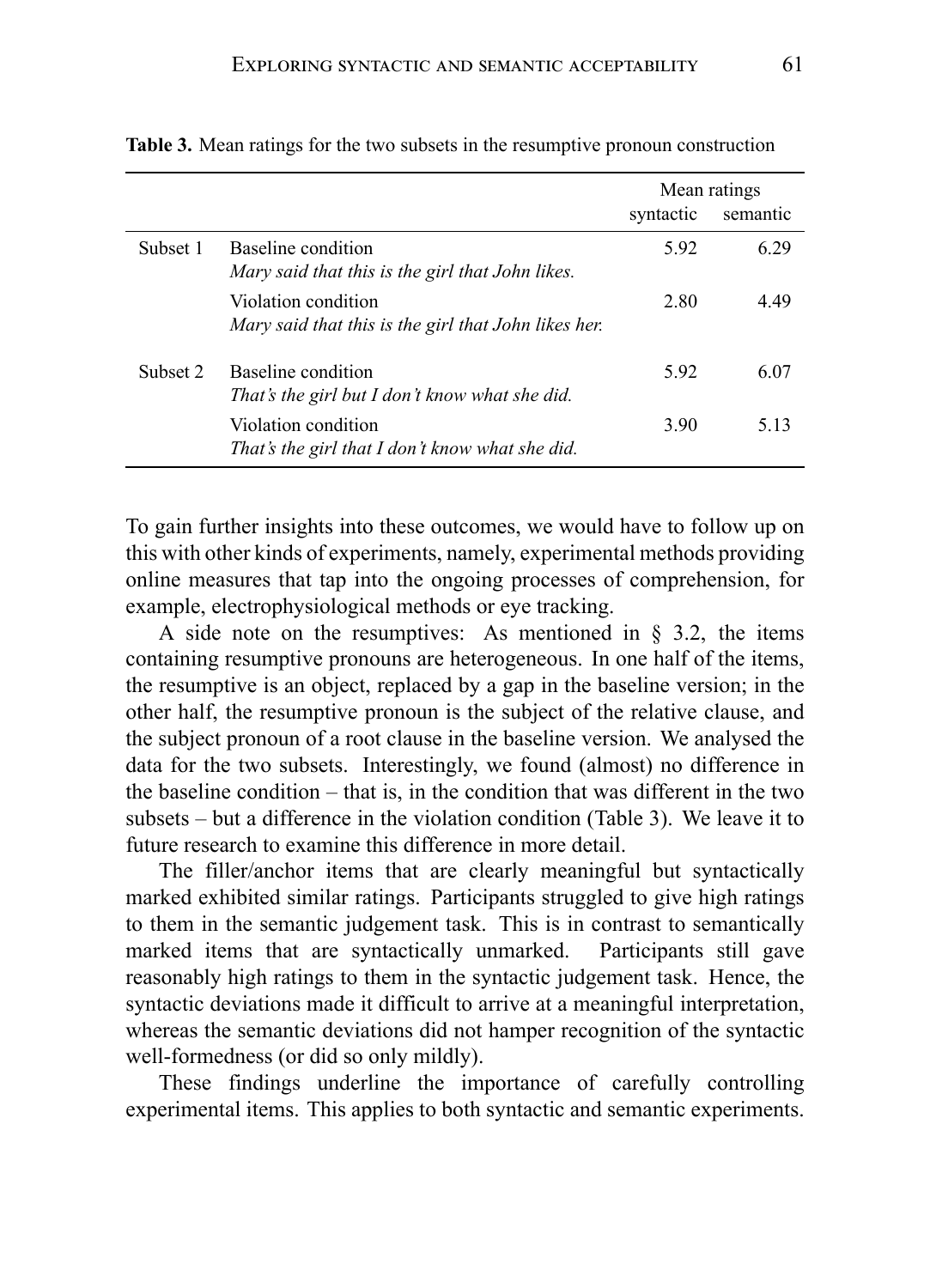For syntactic experiments, there is a need to control the items for potential semantic confounds, and for semantic experiments, for potential syntactic confounds.

#### **4.2 All phenomena across tasks**

We observed some common trends but also some differences between the four constructions. As expected, the contradictions received a strong penalty in the semantic ratings and only a mild penalty in the syntactic ratings. Conversely, resumptive pronouns in illicit positions received the strongest penalty in the syntactic ratings. Unexpectedly, they also received a substantial penalty in the semantic ratings, though a weaker penalty than the other three conditions. In the syntactic ratings, the contradictions were the best, and the resumptive pronouns the worst; in the semantic ratings, the reverse was true. The semantic restriction violations and the *for*-PPs gravitate in both tasks more towards the middle than the contradictions and the resumptive pronouns. Just like we observed a "syntactic drag" on semantic ratings, we note that there is a "semantic drag" on the syntactic ratings and that the extent varies with construction type. The stronger the semantic drag, the more tightly the corresponding semantic factor is connected to syntactic structure.

The contradictions in our experiment were independent of the syntactic structure. Similarly, the semantic restriction violations were well-formed in terms of their phrase structure. The situation is different for the *for*-PPs modifying a punctual verb. Under the assumption that the event structure is represented or limited by the phrase structure in the verbal domain, extended projections of punctual verbs lack a position that could host a time frame adverbial such as *for an hour*. In other words, the licensing of temporal *for*-PPs depends on the lexical semantics of the corresponding verb and the syntactic representation. Finally, the resumptive pronouns in our materials instantiate a proper syntactic violation, hence the strong penalty in the syntactic ratings and the comparatively low mean syntactic acceptability.

#### **4.3 Discussion of the two critical phenomena: semantic restriction violations and aspectual mismatches with** *for***-PPs**

Comparing the results for semantic restriction violations and for the *for*-PPs in particular, we observe similarities as well as differences. Both phenomena received penalties in both tasks but to a different degree. The semantic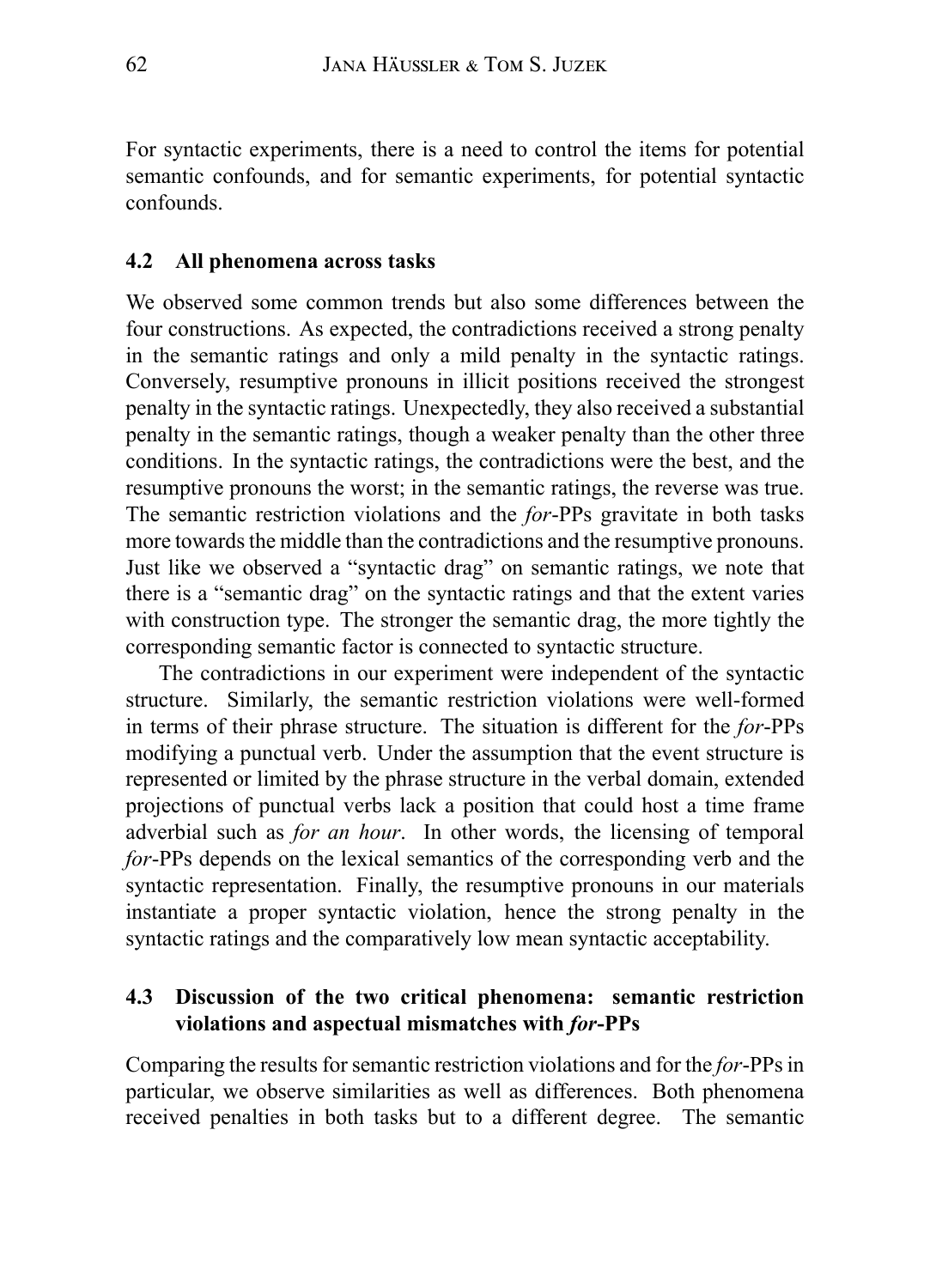restriction violations received low ratings in the semantic task, and somewhat reduced ratings in the syntactic task. It seems that semantic restriction violations are violations that were perceived as mainly semantic in nature, with some syntactic impact. The *for*-PPs, on the other hand, seem to be a phenomenon right at the interface of syntax and semantics. They received low results in the semantic task and considerably reduced ratings in the syntactic task. In both cases, the ratings gravitate towards the middle of the rating scales.

It seems that for both phenomena, the source of the violations cannot entirely be located in just the grammar or in just semantic factors. This particularly applies to the *for*-PPs. They have an odd in-between status in two ways. First, the averaged ratings were in-between in both tasks. Second, the source that leads to the degradation is not clear, which also agrees with the discourse in the literature. *For*-PPs are sometimes identified as a semantic phenomenon, by marking it with a hash (e.g. Rothstein 2007), and sometimes as a syntactic phenomenon, by marking it with an asterisk (e.g. Vendler 1957; Dowty 1979; Engelberg 2000).

The two critical phenomena differ in several aspects, in particular the nature of the symptom indicating the violation and the means available for a repair. The *for*-PP items involve a syntactic symptom, namely the *for*-PP itself. Its incompatibility with the verb can be resolved by removing the *for*-PP or replacing it with a time-point adverbial, for example, *at 3pm sharp*. Neither repair option was available to the participants in our experiment simply because the *for*-PP was explicated in our stimuli. Theoretically, replacing the verb is another option, but this was not possible in our experimental setup with this kind of written presentation.

Another option to resolve the incompatibility is to shift the interpretation, that is, to apply aspectual coercion (Pustejovsky 1995; Jackendoff 1997; de Swart 1998; and, more recently, Dölling 2014; for an overview, see Lauwers & Willems 2011; for psycholinguistic evidence, see Piñango et al. 1999; Todorova et al. 2000; Bott 2008; 2010; Brennan & Pylkkänen 2008; and Townsend 2013; but Pickering et al. 2006). As described in § 3.1.2, we tried to hamper shifted readings, for example, by using singular subjects to make iterative readings less available. Nevertheless, we might have unintentionally facilitated aspectual coercion by presenting the verbs in the past progressive. The progressive might serve as an additional trigger for aspectual coercion. If so, it could have initiated aspectual coercion early in the sentence, at the verb, and thereby reduced the conflict arising at the clause-final *for*-PP. Consistent with this reasoning, coercion could be the reason why ratings in the violation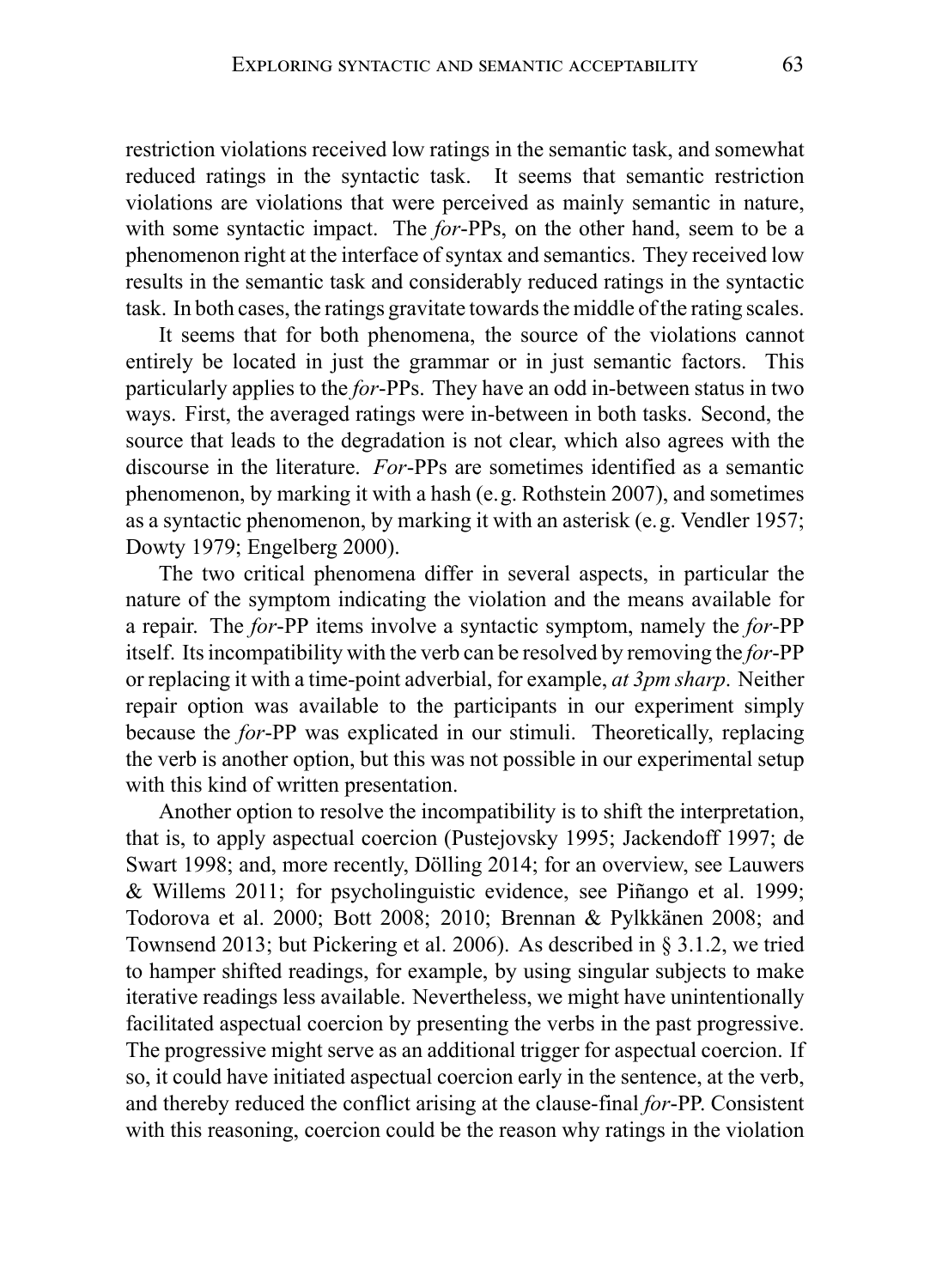condition are not at the bottom. Further support for this suspicion comes from the observation that the semantic ratings exhibit a relatively wide dispersion. Possibly, coercion was easily available for some trials but not for all. Based on the current data, we cannot determine whether participants arrived at shifted readings or gave intermediate to higher ratings from time to time for a different reason. We simply do not have our participants' interpretations of the stimuli, so we are left guessing. Furthermore, our rating data are not suitable for investigating the time course aspectual coercion or inter-individual differences. We leave the thoughts outlined above to future research dedicated to the phenomenon itself.

Even if coercion occurred in some trials, the strong penalty visible in the semantic rating task suggests that coercion did not occur in all trials. Participants struggled to arrive at a meaningful interpretation. Yet, the semantic conflict does not (directly) explain the degradation in the syntactic rating task. Syntactic approaches to event structure assume that the event structure is specified by the syntactic representation, more precisely by functional projections such as TelicP, AspP, and other similar ones (cf. Borer 1994; 2005; Travis 1994; 2000; Ritter & Rosen 1998; Ramchand 2008; 2017). Under this view, the explanation for the syntactic penalty seems straightforward: The time-frame adverbial cannot be integrated into the syntactic representation when this representation lacks a corresponding projection. Durative verbs such as *wait* trigger the assembly of a syntactic structure, including an active  $AspP_{EM}$  projection (Borer 1994), or some equivalent, while punctual verbs do not. The missing syntactic structure can be added given the right context for aspectual coercion. Otherwise, the *for*-PP cannot be integrated, and the final syntactic structure is flawed. Participants in the experiment seemed to share the intuition that the licensing of time-frame adverbials was a matter of structure, not only meaning. We surmise that this intuition was based on parsing. The parser fails to compute a complete structure; this results in the impression that something is wrong with the structure and yields a degraded syntactic rating.

By contrast, semantic selectional restrictions are typically assumed to be purely semantic constraints not reflected in the syntactic structure. The assembly of phrase structure is independent of s-selection or, as Adger (2003: 89) puts it, "Merge does not inspect s-selectional properties". The animacy conflict can be resolved by personification coercion or by adjusting the world relative to which the felicity of the sentence is evaluated. Trucks, as in (2a), can be comforted when they are capable of feelings, for example, in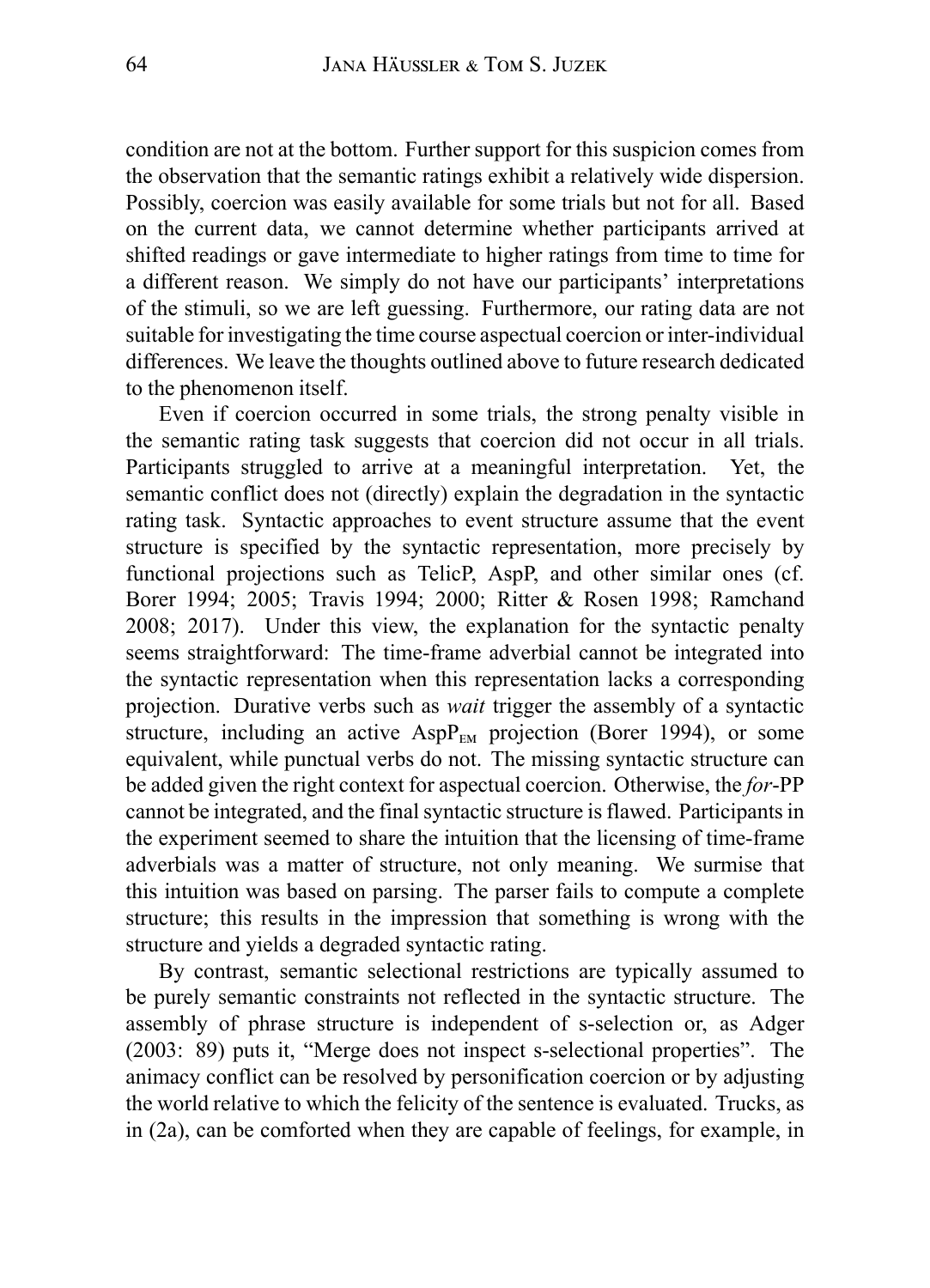a cartoon or movie. Previous psycholinguistic and neurolinguistic research has shown that readers can shift their expectations regarding semantic compatibilities and easily adapt to anomalies in a supportive, for example, fictional context (e.g. Nieuwland & van Berkum 2006; Filik & Leuthold 2008; Bade & Buscher 2019). Participants in the current experiment apparently refrained from such an adjustment. We believe that three properties of our study contributed to their reluctance. First, in contrast to some previous studies, no fictional context was given. Second, the sentences in our experiments were not related to each other; that is, they did not form a story. Furthermore, most sentences in the study did not require such a fictional context. Taken together, the experimental setup provided little motivation, if any, to accommodate a fictional context. Therefore, the strong penalty in the semantic rating task is no surprise.

#### **4.4 The distinction between syntax and semantics in grammatical frameworks**

Our research question, as formulated in § 1, emanates from the premise that syntax and semantics are strictly separate, an assumption that is not shared by all grammar approaches. The relation between syntax and semantics is conceptualised in different ways. Some approaches such as various types of Construction Grammar (e.g. Goldberg 1995; 2006; Croft 2001; 2013; for an overview, see Hoffmann & Trousdale 2013), including Cognitive Grammar (Langacker 2008; 2010), assume that form and meaning are paired in lexicalised or templatic units (not only at the word level), while others conceptualise syntax and semantics as autonomous modules that communicate with each other via an interface. Modular approaches vary substantially in the design of the interface, the translation procedures and the principles of interpretation (for thorough discussions of the syntax-semantics interface, see Kuhn 2007; Lechner 2015). Constraint-based grammars such as Lexical Functional Grammar (Bresnan 1982; 2001; Bresnan et al. 2016), Head-driven Phrase Structure Grammar (Pollard & Sag 1994), Tree Adjoining Grammar (Joshi 1988), Categorial Grammar (Lambek 1958; Jacobson 1996), Combinatory Categorial Grammar (Steedman 1996; 2000; 2019; Steedman & Baldridge 2011), Parallel Architecture (Jackendoff 1997; 2002), and Synchronous Tree Adjoining Grammar (Nesson & Shieber 2006; Shieber 2014) posit a single representation from which operations in several modules are computed or several parallel representations that are linked in a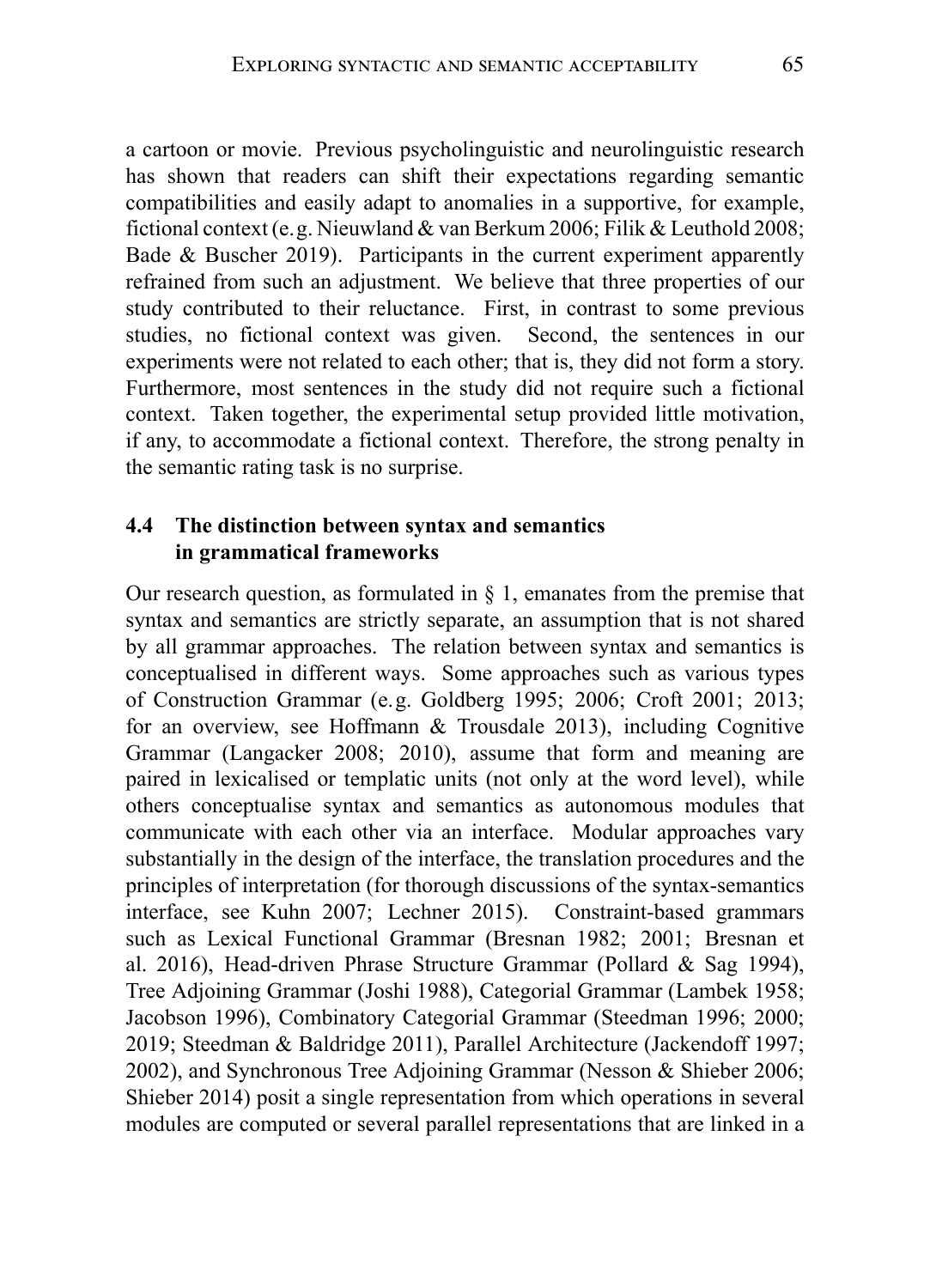non-derivational way. Interfaces are sets of constraints on relations between modules. Syntax-centred models, in contrast, assume derivational relations between modules and give priority to syntax, from which representations in other subsystems are derived. Under this view, interfaces are unidirectional output-input relations. The syntax-semantics interface is the output of syntax and the input for semantics. All these theories would make different predictions for our experiment. A discussion of these predictions is beyond the scope of this paper. We have to leave it to the readers to decide whether the results agree with their expectations.

However, under the assumption of a strong link between form and meaning, evaluating one but not the other makes little sense. If so, the observed differences might be task-induced effects. After all, we explicitly asked the participants to differentiate between form and meaning, and they probably did the best they could do. For instance, they might have judged the overall likelihood of the contradicting parts in our contradictions holding simultaneously rather than judging the meaningfulness of the construction. Or they estimated the likelihood of the given form to occur with the intended meaning, for example the likelihood of durational *for*-PP with the given verb phrase under its conventional meaning.

The moderate correlation between syntactic and semantic ratings, which we found in our experiments, is compatible with the view that form and meaning are closely related to each other. The observed dissociations between the results of the two rating tasks, however, are an interesting finding that calls for an explanation. By contrast, the view that syntax and semantics are separated is challenged by the moderate correlation, but compatible with the observed dissociations. In other words, frameworks that assume a clear divide between syntax and semantics, and frameworks that assume a close mapping of the two make basically complementary predictions. Either syntactic and semantic ratings should deviate for the constructions under investigation here or they should adhere to each other. Our findings are not (fully) compatible with either view. Despite the mixed results, we believe that an experimental approach – as presented in this paper – is suitable for explicit theory testing. Paired experiments parallelly probing syntactic and semantic judgements provide a valuable tool for testing models of the interaction between syntax and semantics.<sup>8</sup>

<sup>&</sup>lt;sup>8</sup> Many thanks to the reviewer who underlined the need for and the importance of this subsection.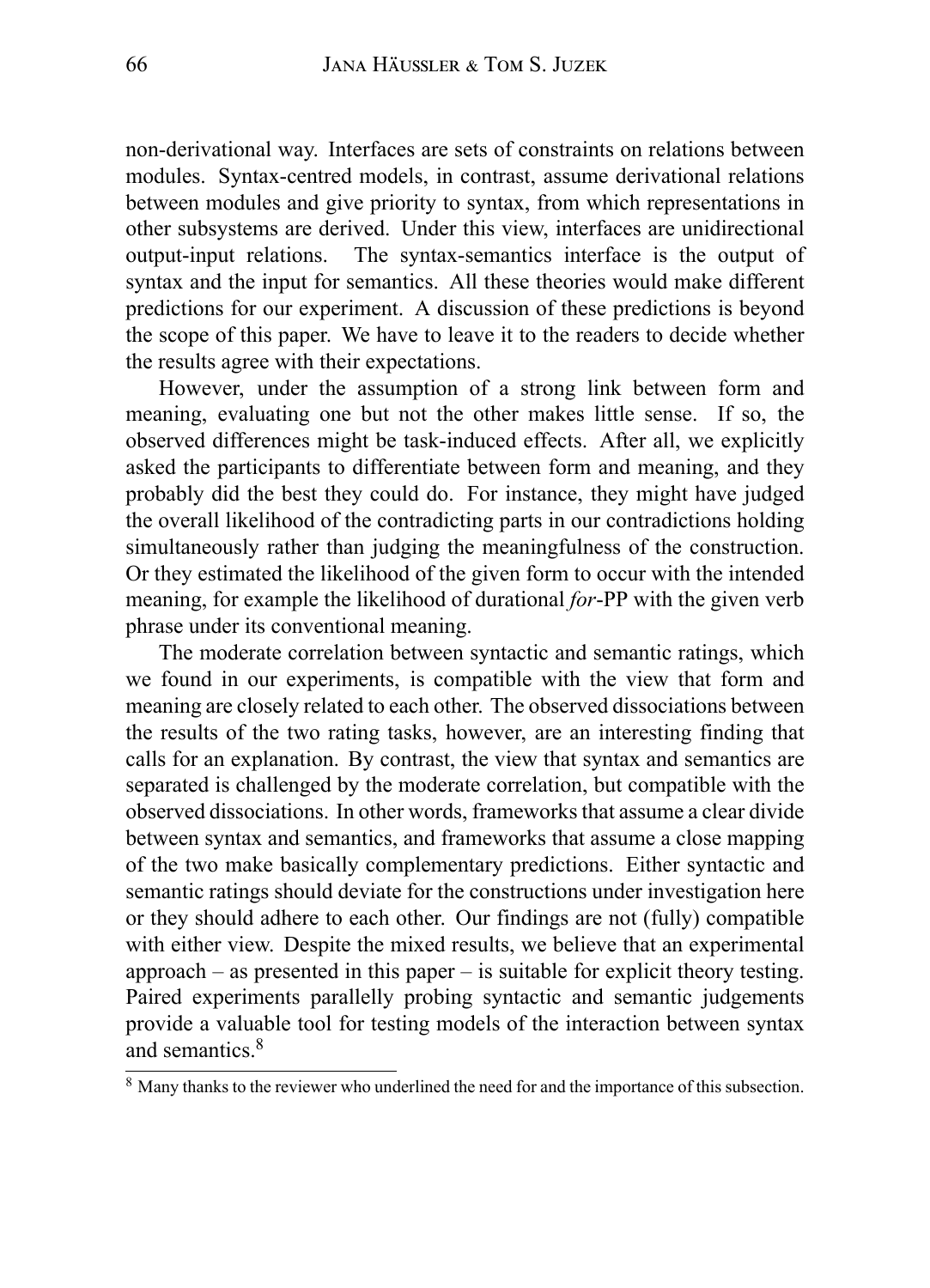#### **4.5 Expert versus non-expert intuitions**

Our participants mixed up syntactic and semantic factors to some degree. In light of the discussion of expert versus non-expert intuitions (e.g., Culbertson & Gross 2009; Devitt 2014), one could ask whether linguists would give judgements that distinguish more between semantics and syntax. This touches on the question of how linguistic intuitions come about (cf. Schindler et al. 2020). According to Culbertson & Gross (2009), no considerable difference between non-expert ratings and expert ratings is to be expected. This is in contrast to Devitt (2014), who would predict that experts are able to distinguish the two tasks better, as their intuitions are shaped by additional experiences. A recent study by Fanselow et al. (2019) provided data that could support Devitt's view. Fanselow et al. (2019) observed that when evaluating a sequence like *Who wonders who bought what*, syntacticians differ from other linguists in their interpretation. Such differences could come from theory-driven biases or from different processing strategies. Our experimental setup, when administered to non-experts versus experts, might produce data that offer further insights into the question of how intuitions come about and whether expertise makes a difference.

# **5 Conclusion**

We examined two phenomena – semantic restriction violations and violations around *for*-PPs – and tested them in two experiments, a semantic judgement task and a syntactic judgement task. The experiments included two reference phenomena: semantic contradictions, which are syntactically well-formed but semantically marked, and resumptive pronouns, which are semantically licit; that is, their meaning is clear, but they are syntactically marked. Our results indicate that the participants somewhat struggled with the two tasks. Importantly, however, the participants distinguished the two tasks sufficiently well for the results to be interpretable. For the two critical phenomena, semantic restriction violations and aspectual mismatches with *for*-PPs, we observed that they received reduced ratings in both tasks. These findings call into question whether the source of the perceived degradation can be unambiguously pinpointed to either grammatical constraints or semantic factors. Rather, it seems that both structural properties and semantic restrictions contribute to their degradation. However, validation using other experimental methods is needed. It would also be interesting to determine whether linguists are better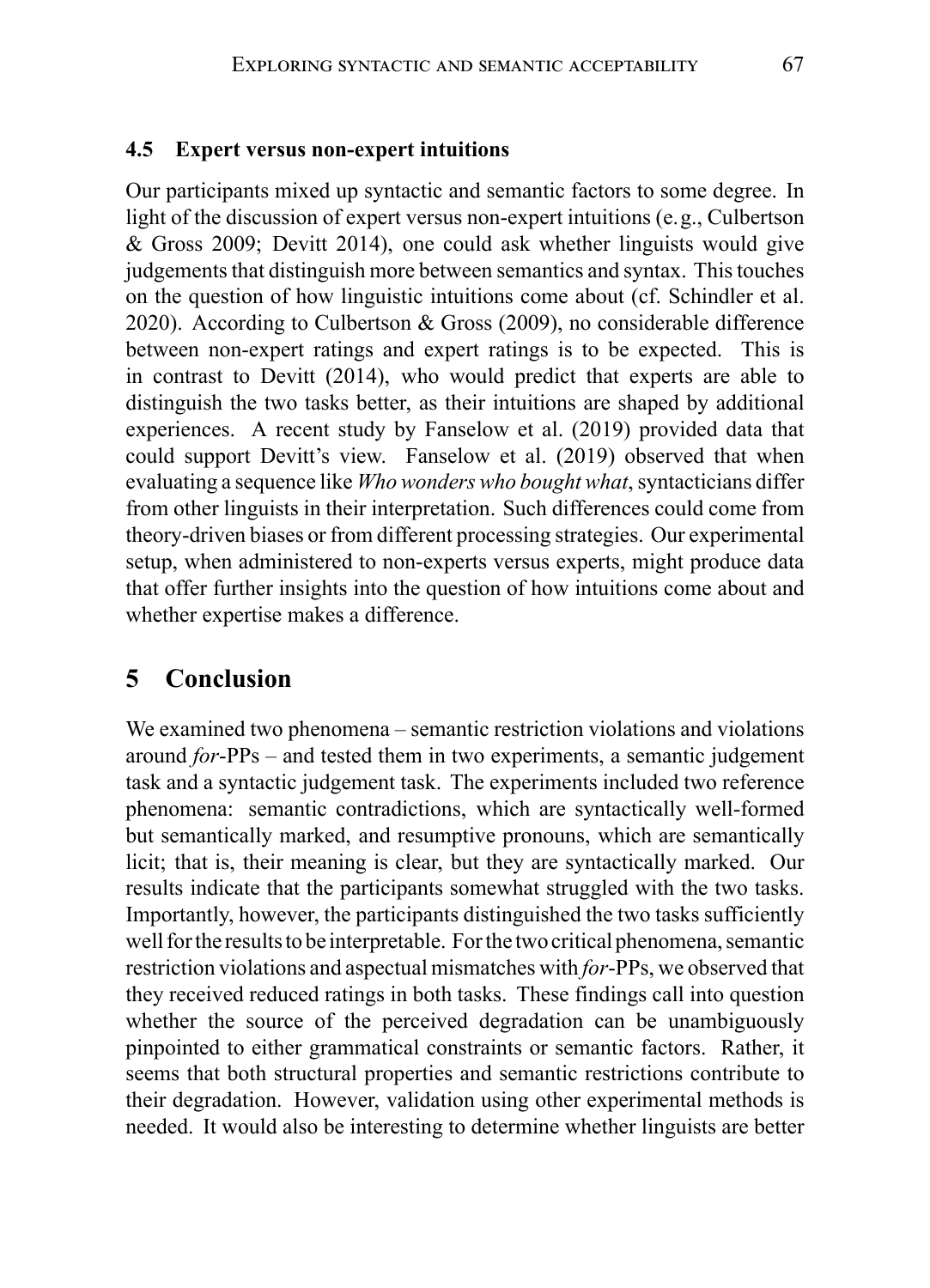at distinguishing between the two tasks. This would help to gain a deeper understanding of how linguistic intuitions come about.

As a final remark, we would like to emphasise the value of experimental methods for theoretical linguistics. Theories make predictions which experiments can test. The outcome of experiments can inspire adjustments in theoretical accounts, which in turn will create new predictions to be tested with experiments. In our view, such an interplay of theoretical and empirical (not only experimental) approaches is fruitful and of benefit for linguistics in general.

# **Acknowledgements**

We wish to thank the reviewers for their valuable feedback. We also thank the participants of Linguistic Evidence 2018 for the discussions (the present paper builds in parts on our paper published in the proceedings of Linguistic Evidence 2018). Sam Featherston was so kind to share the anchor items and results with us before the group's work was published. Further, we deeply appreciate the feedback from Tom Wasow, Elaine Francis, and Oliver Bott.

# **References**

- Adger, David. 2003*. Core syntax: A minimalist approach*. Oxford: Oxford University Press.
- Asudeh, Ash. 2012*. The logic of pronominal resumption*. Oxford: Oxford University Press.
- Bade, Nadine & Buscher, Frauke. 2019. An experimental comparison of two reinterpretation strategies: Benefits and challenges of using fictional contexts in experimental studies. In Gattnar, Anja & Hörnig, Robin & Störzer, Melanie & Featherston, Sam (eds.), *Proceedings of Linguistic Evidence 2018: Experimental data drives linguistic theory*. Tübingen: University of Tübingen. DOI: 10.15496/publikation-32624.
- Bard, Ellen G. & Robertson, Dan & Sorace, Antonella. 1996. Magnitude estimation of linguistic acceptability. *Language* 72(1). 32–68.
- Bartoń, Kamil. 2020*. Mu-MIn: Multi-model inference*. R Package Version 1.43.17. (http://R-Forge.R-project.org/projects/mumin/). (Accessed 2021-07-04).
- Beltrama, Andrea & Xiang, Ming. 2016. Unacceptable but comprehensible: The facilitation effect of resumptive pronouns. *Glossa* 1(1). 29. DOI: 10.5334/gjgl.24.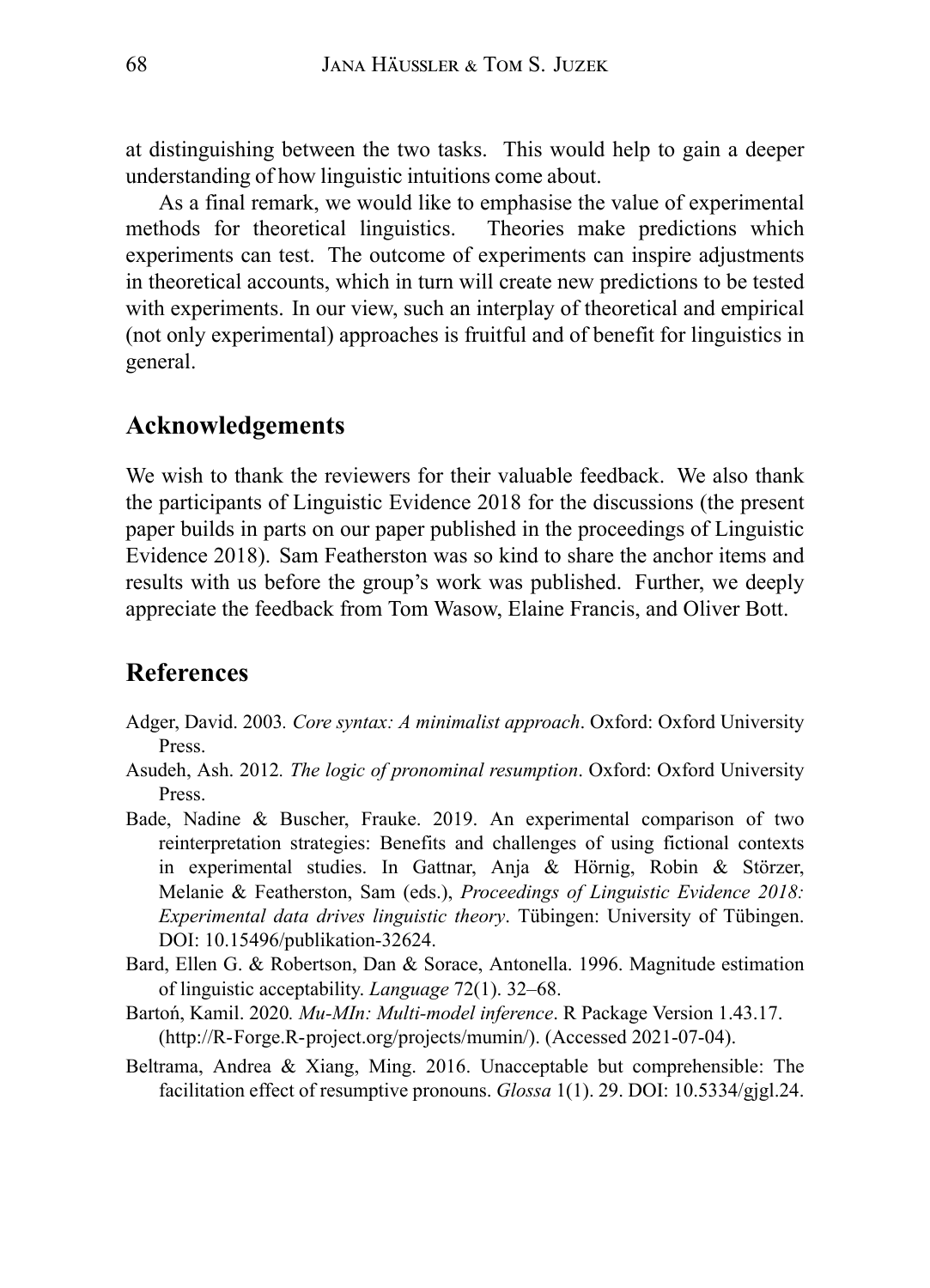- Borer, Hagit. 1994. The projection of arguments. In Benedicto, Elena & Runner, Jeff (eds.), *Functional projections*. (University of Massachusetts Occasional Papers 17). Amherst, MA: Graduate Linguistic Student Association, University of Massachusetts.
- 2005*. Structuring sense, vol. 2: The normal course of events*. Oxford: Oxford University Press.
- Bott, Oliver. 2008. Doing it again and again may be difficult, but it depends on what you are doing. In Abner, Natasha & Bishop, Jason (eds.), *Proceedings of the 27th West Coast Conference on Formal Linguistics*, 63–71. Somerville, MA: Cascadilla Proceedings Project.
- 2010*. The processing of events*. Amsterdam: John Benjamins.
- Brennan, Jonathan & Pylkkänen, Liina. 2008. Processing events: Behavioral and neuromagnetic correlates of aspectual coercion. *Brain & Language* 106. 132–143.
- Bresnan, Joan (ed.). 1982*. The mental representation of grammatical relations*. Cambridge, MA: MIT Press.
- Bresnan, Joan. 2001*. Lexical functional syntax*. Cambridge: Blackwell.
- Bresnan, Joan & Asudeh, Ash & Toivonen, Ida & Wechsler, Stephen. 2016*. Lexical-functional syntax*. 2nd edn. (Blackwell Textbooks in Linguistics 16). Oxford: Wiley Blackwell.
- Cann, Ronnie & Kaplan, Tami & Kempson, Ruth. 2004. Data at the grammar-pragmatics interface: The case of resumptive pronouns in English. *Lingua* 115. 1551–1578.
- Chomsky, Noam. 1957*. Syntactic structures*. The Hague: Mouton.
- 1965*. Aspects of the theory of syntax*. Cambridge, MA: MIT Press.
- Chomsky, Noam & Miller, George A. 1963. Introduction to the formal analysis of natural languages. In Luce, R. Duncan & Bush, Robert R. & Galanter, Eugene (eds.), *Handbook of mathematical psychology,* vol. 2, 269–321. New York City, NY: Wiley.
- Christiansen, Morten H. & MacDonald, Maryellen C. 2009. A usage-based approach to recursion in sentence processing. *Language Learning* 59. 126–161.
- Cowart, Wayne. 1997*. Experimental syntax: Applying objective methods to sentence judgments*. London: Sage.
- Croft, William. 2001*. Radical construction grammar: Syntactic theory in typological perspective*. Oxford: Oxford University Press.
- 2013. Radical construction grammar. In Hoffmann, Thomas & Trousdale, Graeme (eds.), *The Oxford handbook of construction grammar*, 211–232. Oxford: Oxford University Press.
- Culbertson, Jennifer & Gross, Steven. 2009. Are linguists better subjects? *British Journal for the Philosophy of Science* 60(4). 721–736.
- de Swart, Henriëtte. 1998. Aspect shift and coercion. *Natural Language and Linguistic Theory* 16. 347–385.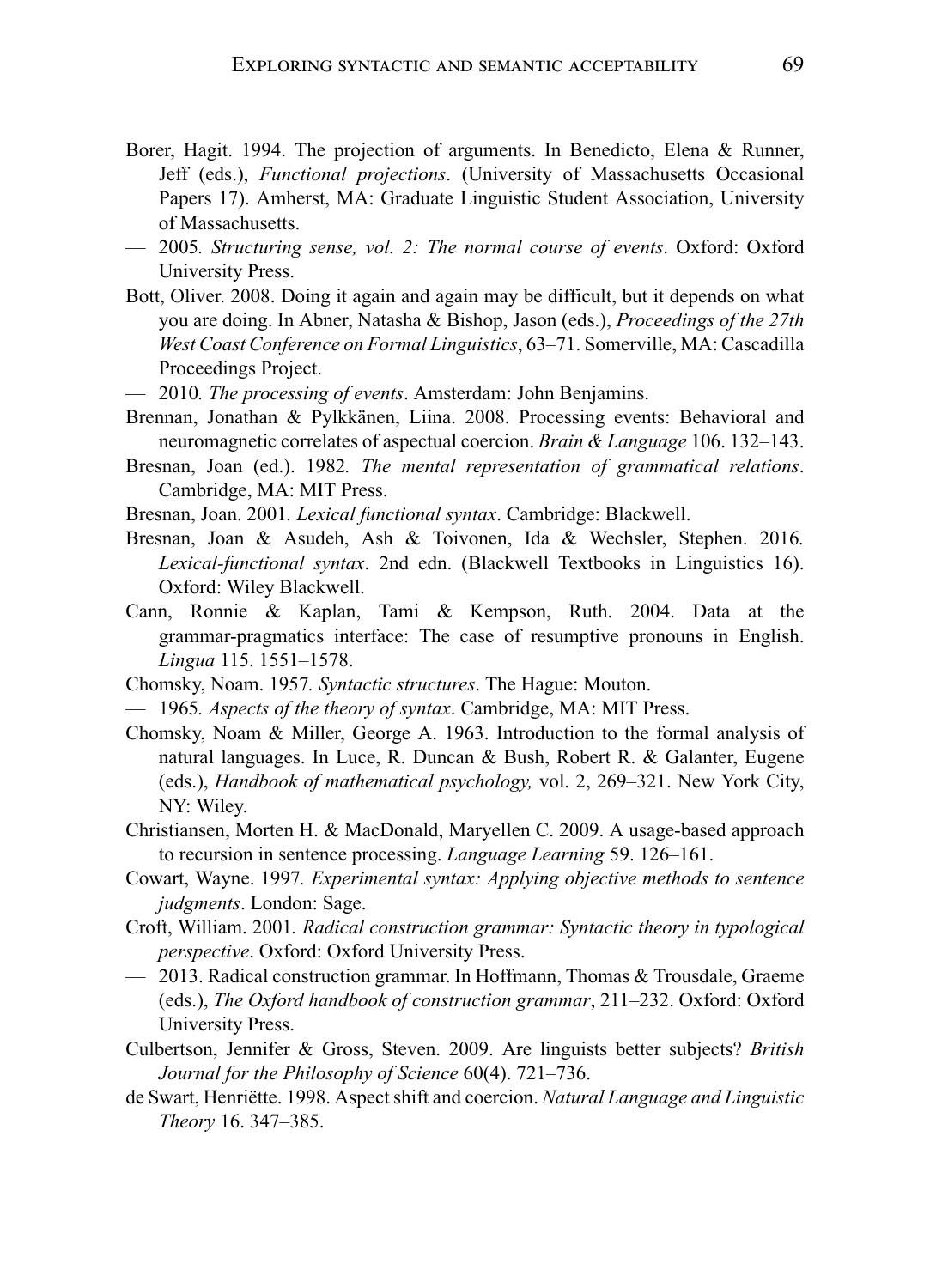- Devitt, Michael. 2014. Linguistic intuitions and cognitive penetrability. *Baltic International Yearbook of Cognition, Logic and Communication* 9. DOI: 10.4148/1944-3676.1083.
- Dickey, Michael Walsh. 1996. Constraints on the sentence processor and the distribution of RPs. In Dickey, Michael Walsh & Tunstall, Susanne (eds.), *Linguistics in the laboratory*, 157–191. (University of Massachusetts Occasional Papers 19). Amherst, MA: Graduate Linguistic Student Association, University of Massachusetts.
- Dölling, Johannes. 2014. Aspectual coercion and eventuality structure. In Robering, Klaus (ed.), *Events, arguments and aspects: Topics in the semantics of verbs*, 189–226. Amsterdam: John Benjamins.
- Dowty, David R. 1979*. Word meaning and Montague grammar*. Dordrecht: Kluwer.
- Engelberg, Stefan. 2000*. Verben, Ereignisse und das Lexikon*. Tübingen: Niemeyer.
- Erteschik-Shir, Nomi. 1992. Resumptive pronouns in islands. In Goodluck, Helen & Rochemont, Michael (eds.), *Island constraints: Theory, acquisition and processing*, 89–108. Dordrecht: Springer.
- Etxeberria, Urtzi & Tubau, Susagna & Deprez, Viviane & Borràs-Comes, Joan & Espinal, M. Teresa. 2018. Relating (un)acceptability to interpretation: Experimental investigations on negation. *Frontiers in Psychology* 8(2370). DOI: 10.3389/fpsyg.2017.02370.
- Fanselow, Gisbert & Häussler, Jana & Weskott, Thomas. 2019. Who cares what who prefers? In Carlson, Katy & Clifton, Charles Jr. & Fodor, Janet Dean (eds.), *Grammatical approaches to language processing: Essays in honor of Lyn Frazier*, 261–274. Cham: Springer.
- Ferreira, Fernanda. 2003. The misinterpretation of noncanonical sentences. *Cognitive Psychology* 47. 164–203.
- Ferreira, Fernanda & Patson, Nikole D. 2007. The 'good enough' approach to language comprehension. *Language and Linguistics Compass* 1(1–2). 71–83.
- Ferreira, Fernanda & Swets, Benjamin. 2005. The production and comprehension of resumptive pronouns in relative clause "island" contexts. In Cutler, Anne (ed.), *Twenty-first century psycholinguistics: Four cornerstones*, 263–278. Mahwah, NJ: Lawrence Erlbaum.
- Filik, Ruth & Leuthold, Hartmut. 2008. Processing local pragmatic anomalies in fictional contexts: Evidence from the N400. *Psychophysiology* 45(4). 554–558.
- Frank, Stefan L. & Ernst, Patty. 2019. Judgements about double-embedded relative clauses differ between languages. *Psychological Research* 83. 1581–1593.
- Frank, Stefan L. & Trompenaars, Thijs & Vasishth, Shravan. 2016. Cross-linguistic differences in processing double-embedded relative clauses: Working-memory constraints or language statistics? *Cognitive Science* 40. 554–578.
- Frazier, Lyn. 1979*. On comprehending sentences: Syntactic parsing strategies*. University of Connecticut. (Doctoral dissertation).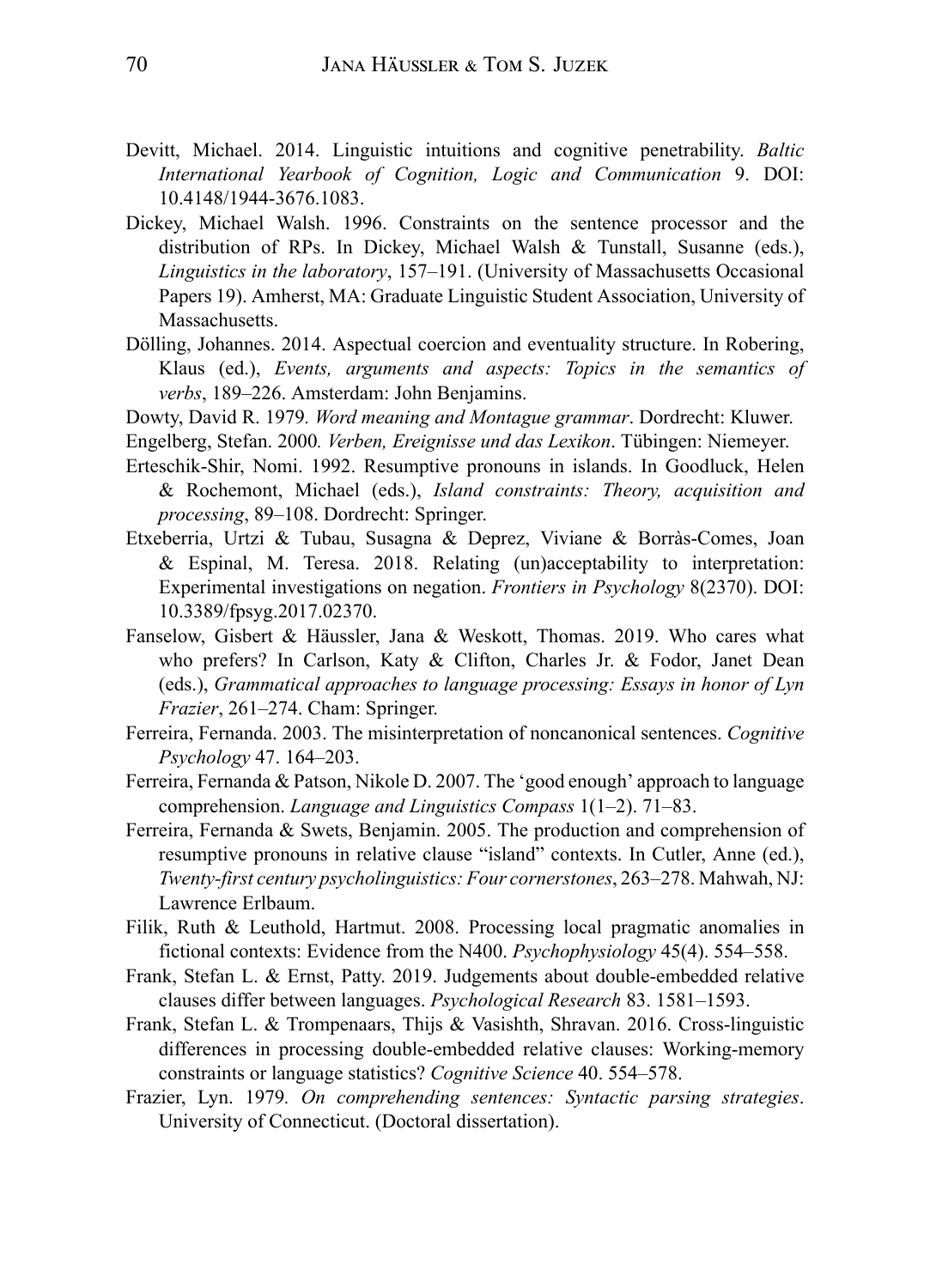- 1985. Syntactic complexity. In Dowty, David R. & Karttunen, Lauri & Zwicky, Arnold (eds.), *Natural language processing: Psychological, computational, and theoretical perspectives*, 129–189. Cambridge: Cambridge University Press.
- Frazier, Lyn & Clifton, Charles Jr. 1996*. Construal*. Cambridge, MA: MIT Press.
- Frazier, Lyn & Fodor, Janet Dean. 1978. The sausage machine: A new two-stage parsing model. *Cognition* 6. 291–325.
- Gerbrich, Hannah & Schreier, Vivian & Featherston, Sam. 2019. Standard items for English judgement studies: Syntax and semantics. In Featherston, Sam & Hörnig, Robin & von Wietersheim, Sophie & Winkler, Susanne (eds.), *Experiments in focus: Information structure and semantic processing*, 305–328. Berlin: De Gruyter.
- Gibson, Edward & Piantadosi, Steve & Fedorenko, Kristina. 2011. Using Mechanical Turk to obtain and analyze English acceptability judgments. *Language and Linguistics Compass* 5(8). 509–524. DOI: 10.1111/j.1749-818x.2011.00295.x.
- Gibson, Edward & Thomas, James. 1999. Memory limitations and structural forgetting: The perception of complex ungrammatical sentences as grammatical. *Language and Cognitive Processes* 14(3). 225–248.
- Gimenes, Manuel & Rigalleau, François & Gaonac'h, Daniel. 2009. When a missing verb makes a French sentence more acceptable. *Language and Cognitive Processes* 24. 440–449.
- Goldberg, Adele E. 1995*. Constructions: A construction grammar approach to argument structure*. Chicago: The University of Chicago Press.
- 2006*. Constructions at work: The nature of generalization in language*. Oxford: Oxford University Press. DOI: 10.1093/acprof:oso/9780199268511.001.0001.
- Grimshaw, Jane. 1979. Complement selection and the lexicon. *Linguistic Inquiry* 10(2). 279–326.
- Hagoort, Peter & Hald, Lea & Bastiaansen, Marcel & Petersson, Karl Magnus. 2004. Integration of word meaning and world knowledge in language comprehension. *Science* 304(5669). 438–441.
- Häussler, Jana & Juzek, Tom S. 2016. Detecting and discouraging non-cooperative behavior in online experiments using an acceptability judgement task. In Christ, Hanna & Klenovšak, Daniel & Sönning, Lukas & Werner, Valentin (eds.), *A blend of MaLT: Selected contributions from the Methods and Linguistic Theories Symposium 2015*, 73–99. Bamberg: University of Bamberg Press.
- 2021. Variation in participants and stimuli in acceptability experiments. In Goodall, Grant (ed.), *The Cambridge handbook of experimental syntax*, 97–117. Cambridge: Cambridge University Press.
- Heestand, Dustin & Xiang, Ming & Polinsky, Maria. 2011. Resumption still does not rescue islands. *Linguistic Inquiry* 42. 138–152.
- Hoffmann, Thomas & Trousdale, Graeme (eds.). 2013*. The Oxford handbook of construction grammar*. Oxford: Oxford University Press.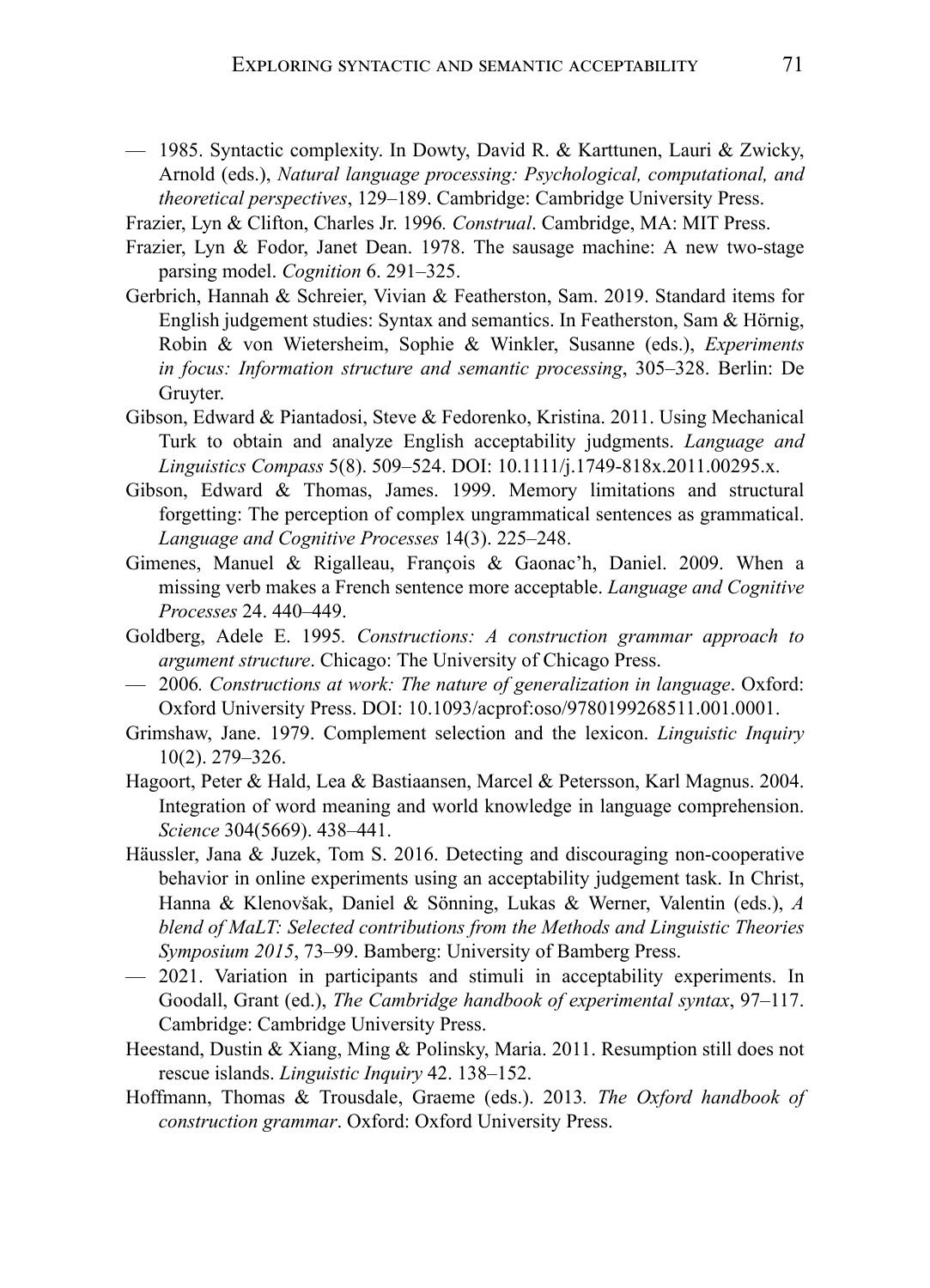- Hofmeister, Philip & Norcliffe, Elisabeth. 2013. Does resumption facilitate sentence comprehension? In Hofmeister, Philip & Norcliffe, Elisabeth (eds.), *The core and the periphery: Data-driven perspectives on syntax inspired by Ian A. Sag*, 225–246. Stanford, CA: CSLI Publications.
- Horn, Laurence R. 2018. Contradiction. In Zalta, Edward N. (ed.), *The Stanford encyclopedia of philosophy*. Winter 2018 edn. Stanford, CA: Metaphysics Research Lab, Stanford University.
	- (https://plato.stanford.edu/archives/win2018/entries/contradiction). (Accessed 2021-01-02).
- Jackendoff, Ray. 1997*. The architecture of the language faculty*. Cambridge, MA: MIT Press.
- 2002*. Foundations of language*. Oxford: Oxford University Press.
- Jacobson, Pauline. 1996. Semantics in categorial grammar. In Lappin, Shalom (ed.), *The handbook of contemporary semantic theory*, 89–116. Oxford: Basic Blackwell.
- Joshi, Aravind. 1988. Tree adjoining grammars. In Dowty, David & Karttunen, Lauri & Zwicky, Arnold (eds.), *Natural language parsing*, 206–250. Cambridge: Cambridge University Press.
- Keffala, Bethany. 2013. Resumption and gaps in English relative clauses: Relative acceptability creates an illusion of 'saving'. In Cathcart, Chundra & Chen, I-Husan & Finley, Greg & Kang, Shinae & Sandy, Clare S. & Stickles, Elise (eds.), *Proceedings of the 37th Annual Meeting of the Berkeley Linguistics Society*, 140–154. Berkeley, CA: Berkeley Linguistics Society.
- Keffala, Bethany & Goodall, Grant. 2011. Do resumptive pronouns ever rescue illicit gaps in English? (Poster presented at CUNY 2011 Conference on Human Sentence Processing, Stanford University, 24–26 March 2011).
- Keller, Frank. 2000*. Gradience in grammar: Experimental and computational aspects of degrees of grammaticality*. Edinburgh: University of Edinburgh. (Doctoral dissertation).
- Kotek, Hadas & Dockum, Rikker & Babinski, Sarah & Geissler, Christopher. 2021. Gender bias and stereotypes in linguistic example sentences. (Forthcoming paper, lingbuzz/005367).

(https://ling.auf.net/lingbuzz/005367). (Accessed 2021-06-27).

- Kuhn, Jonas. 2007. Interfaces in constraint-based theories of grammar. In Ramchand, Gillian & Reiss, Charles (eds.), *The Oxford handbook of linguistic interfaces*, 613–650. Oxford: Oxford University Press.
- Kuznetsova, Alexandra & Brockhoff, Per B. & Christensen, Rune H. B. 2017. lmerTest package: Tests in linear mixed effects models. *Journal of Statistical Software* 82(13). 1–26. DOI: 10.18637/jss.v082.i13.
- Lambek, Joachim. 1958. The mathematics of sentence structure. *American Mathematical Monthly* 65. 154–169.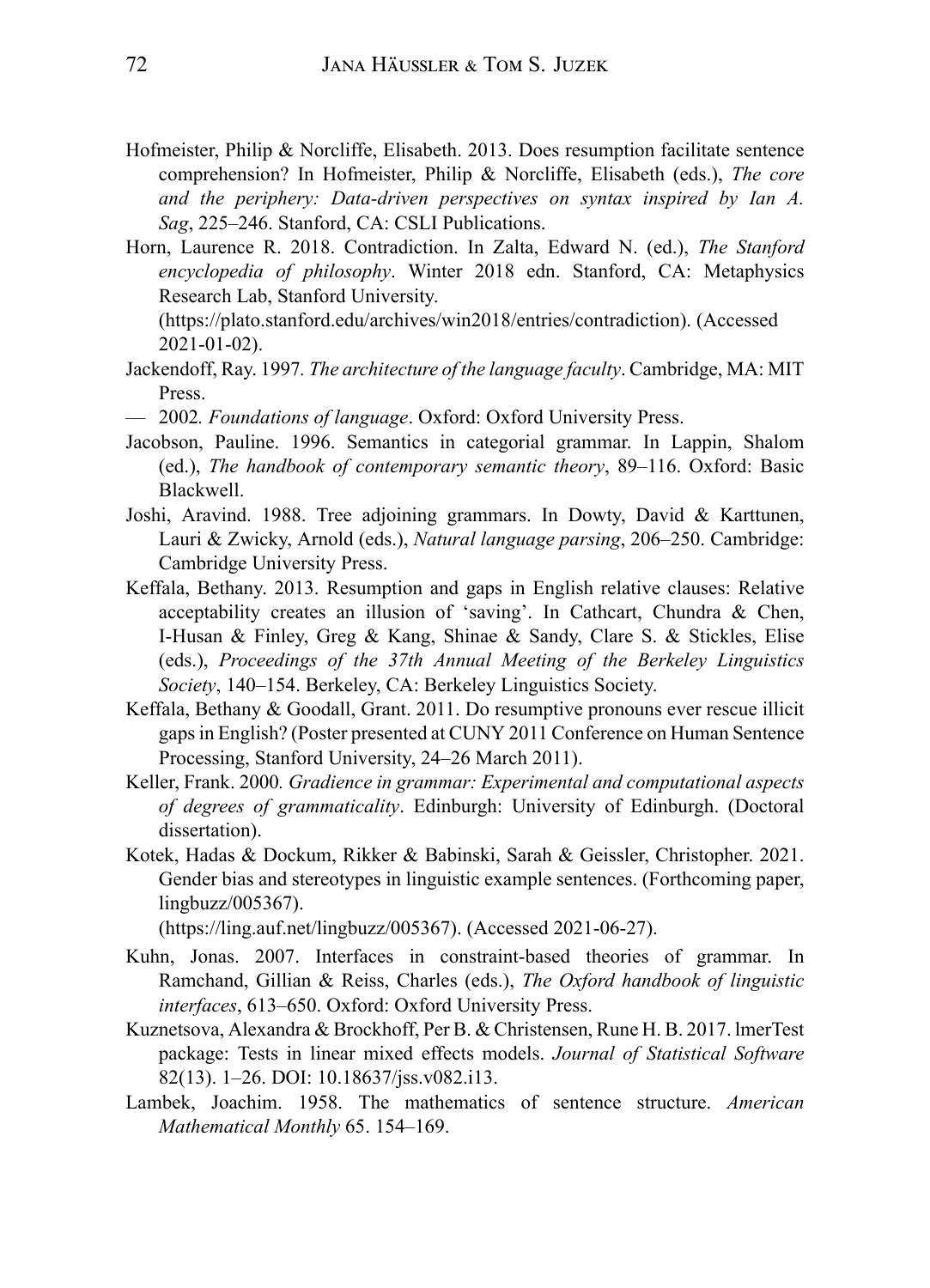- Langacker, Ronald W. 2008*. Cognitive grammar: A basic introduction*. Oxford: Oxford University Press.
- 2010. Cognitive grammar. In Heine, Bernd & Narrog, Heiko (eds.), *The Oxford handbook of linguistic analysis*, 87–109. Oxford: Oxford University Press.
- Lauwers, Peter & Willems, Dominique. 2011. Coercion: Definition and challenges, current approaches, and new trends. *Linguistics* 49(6). 1219–1235.
- Lechner, Winfried. 2015. The syntax-semantics interface. In Alexiadou, Artemis & Kiss, Tibor (eds.), *Syntax – theory and analysis: An international handbook,* vol. 2, 1198–1255. Berlin: Mouton de Gruyter.
- McCloskey, James. 2006. Resumption. In Everaert, Martin & van Riemsdijk, Henk (eds.), *The Blackwell companion to syntax,* vol. 4, 94–117. Oxford: Blackwell.
- McDaniel, Dana & Cowart, Wayne. 1999. Experimental evidence for a minimalist account of English resumptive pronouns. *Cognition* 70. B15–B24.
- McKee, Cecile & McDaniel, Dana. 2001. Resumptive pronouns in English relative clauses. *Language Acquisition* 9(2). 113–156.
- Myers, James. 2009. Syntactic judgment experiments. *Language and Linguistics Compass* 3. 406–423.
- Nesson, Rebecca & Shieber, Stuart M. 2006. Simpler TAG semantics through synchronization. In Wintner, Shuly (ed.), *Proceedings of the 11th Conference on Formal Grammar*, 129–142. Stanford, CA: CSLI Publications.
- Nieuwland, Mante S. & van Berkum, Jos J. A. 2006. When peanuts fall in love: N400 evidence for the power of discourse. *Journal of Cognitive Neuroscience* 18. 1098–1111.
- Pesetsky, David. 1982*. Paths and categories*. Cambridge, MA: MIT. (Doctoral dissertation).
- Phillips, Colin & Wagers, Matthew & Lau, Ellen F. 2011. Grammatical illusions and selective fallibility in real-time language comprehension. In Runner, Jeffrey (ed.), *Experiments at the interfaces*, 147–180. Bingley: Emerald Group.
- Pickering, Martin J. & McElree, Brian & Frisson, Steven & Chen, Lillian & Traxler, Matthew J. 2006. Underspecification and aspectual coercion. *Discourse Processes* 42. 131–155.
- Piñango, Maria M. & Zurif, Edgar & Jackendoff, Ray. 1999. Real-time processing implications of enriched composition at the syntax-semantics interface. *Journal of Psycholinguistic Research* 28. 395–414.
- Polinsky, Maria & Clemens, Lauren Eby & Morgan, Adam Milton & Xiang, Ming & Heestand, Dustin. 2013. Resumption in English. In Sprouse, Jon & Hornstein, Norbert (eds.), *Experimental syntax and island effects*, 341–360. Cambridge: Cambridge University Press.
- Pollard, Carl & Sag, Ivan A. 1987*. Information-based syntax and semantics*. (CSLI Lecture Notes 13). Chicago, IL: Center for the Study of Language & Information.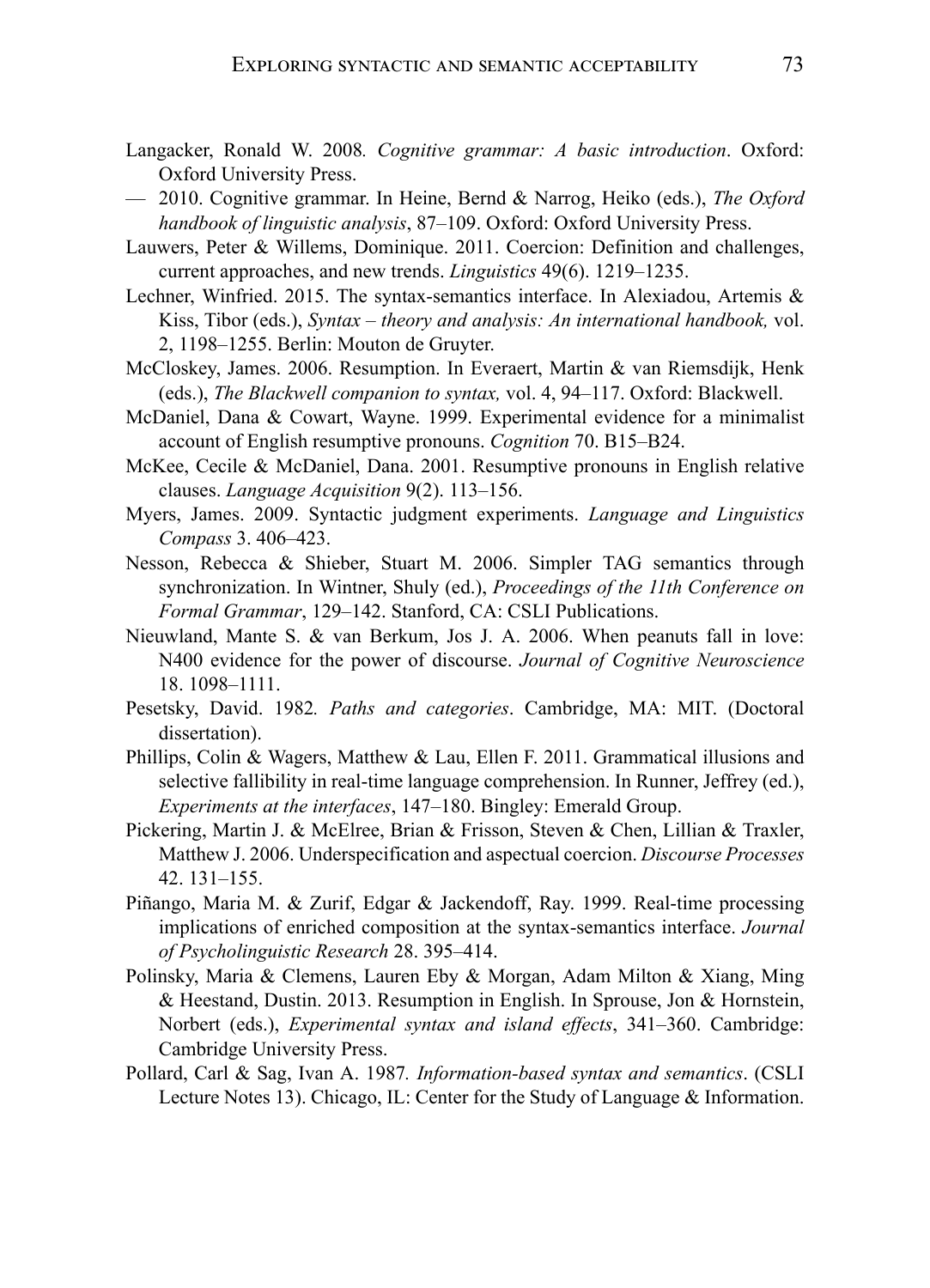- 1994*. Head driven phrase structure grammar*. Chicago: CSLI/Chicago University Press.
- Prince, Ellen F. 1990. Syntax and discourse: A look at resumptive pronouns. In Hall, Kira & Koenig, Jean-Pierre & Meacham, Michael & Reinman, Sondra & Sutton, Laurel A. (eds.), *Proceedings of the Sixteenth Annual Meeting of the Berkeley Linguistics Society*, 482–497. Berkeley, CA: Berkeley Linguistics Society. DOI: 10.3765/bls.v16i0.1719.
- Pustejovsky, James. 1991. The syntax of event structure. *Cognition* 41. 47–81.
- 1995*. The generative lexicon*. Cambridge, MA: MIT Press.
- Pylkkänen, Liina & Oliveri, Bridget & Smart, Andrew J. 2009. Semantics vs. world knowledge in prefrontal cortex. *Language and Cognitive Processes* 24(9). 1313–1334.
- R Core Team. 2021*. R: A language and environment for statistical computing*. Vienna: R Foundation for Statistical Computing.

(https://www.R-project.org/). (Accessed 2021-03-31).

- Radford, Andrew. 2018*. Colloquial English: Structure and variation*. Cambridge: Cambridge University Press.
- 2019*. Relative clauses: Structure and variation in everyday English*. Cambridge: Cambridge University Press.
- Ramchand, Gillian. 2008*. Verb meaning and the lexicon*. Cambridge: Cambridge University Press.
- $-$  2017. The event domain. In D'Alessandro, Roberta & Franco, Irene & Gallego, Ángel J. (eds.), *The verbal domain*, 233–254. Oxford: Oxford University Press.
- Ritter, Elizabeth & Rosen, Sara Thomas. 1998. Delimiting events in syntax. In Butt, Miriam & Geuder, Wilhelm (eds.), *The projection of arguments: Lexical and syntactic constraints*, 135–164. Stanford, CA: Center for the Study of Language & Information.
- Rothstein, Susan. 2007. Two puzzles for a theory of lexical aspect: The case of semelfactives and degree achievements. In Dölling, Johannes & Heyde-Zybatow, Tatjana & Schäfer, Martin (eds.), *Event structures in linguistic form and interpretation*, 175–197. Berlin: Mouton de Gruyter.
- Schindler, Samuel & Drożdżowicz, Anna & Brøker, Karen. 2020*. Linguistic intuitions: Evidence and method*. Oxford: Oxford University Press.
- Schütze, Carson T. 1996*. The empirical base of linguistics: Grammaticality judgments and linguistic methodology*. Chicago: University of Chicago Press. (Reprint available: https://langsci-press.org/catalog/book/89).
- Shieber, Stuart M. 2014. Bimorphisms and synchronous grammars. *Journal of Language Modelling* 2(1). 51–104.
- Sprouse, Jon. 2008. The differential sensitivity of acceptability to processing effects. *Linguistic Inquiry* 39(4). 686–694.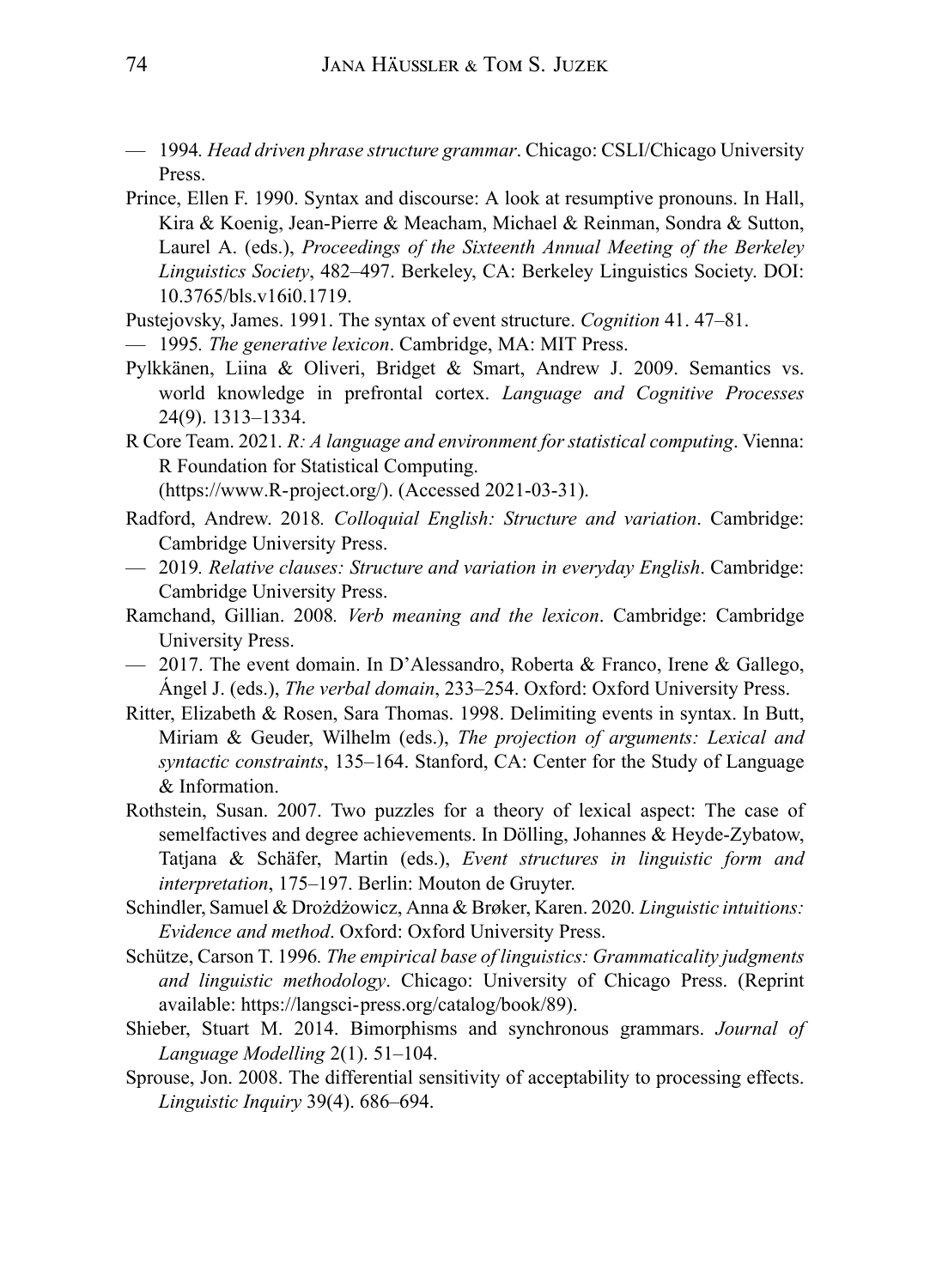- Steedman, Mark. 1996*. Surface structure and interpretation*. Cambridge, MA: MIT Press.
- 2000*. The syntactic process*. Cambridge, MA: The MIT Press.
- 2019. Combinatory categorial grammar. In Kertész, András & Moravcsik, Edith & Rákosi, Csilla (eds.), *Current approaches to syntax: A comparative handbook*, 389–420. Berlin: Mouton de Gruyter.
- Steedman, Mark & Baldridge, Jason. 2011. Combinatory categorial grammar. In Borsley, Robert & Borjars, Kersti (eds.), *Non-transformational syntax: Formal and explicit models of grammar*, 181–224. New York: Blackwell.
- Todorova, Marina & Straub, Kathy & Badecker, William & Frank, Robert. 2000. Aspectual coercion and the online computation of sentential aspect. In Gleitman, Lila R. & Joshi, Aravind K. (eds.), *Proceedings of the Twenty-Second Annual Conference of the Cognitive Science Society*, 523–528. Mahwah, NJ: Lawrence Erlbaum.
- Townsend, David J. 2013. Aspectual coercion in eye movements. *Journal of Psycholinguistic Research* 42. 281–306.
- Travis, Lisa. 1994. Event phrase and a theory of functional categories. In Koskinen, Päivi (ed.), *Proceedings of the 1994 Annual Conference of the Canadian Linguistic Association*, 559–570. Toronto: University of Toronto.
- $-$  2000. Event structure in syntax. In Pustejovsky, James & Tenny, Carol (eds.), *Events as grammatical objects*, 145–186. Stanford, CA: Center for the Study of Language & Information.
- Vasishth, Shravan & Suckow, Katja & Lewis, Richard L. & Kern, Sabine. 2010. Short-term forgetting in sentence comprehension: Crosslinguistic evidence from verb-final structures. *Language and Cognitive Processes* 25(4). 533–567.
- Vendler, Zeno. 1957. Verbs and times. *The Philosophical Review* 66(2). 143–160.
- Warren, Tessa & McConnell, Kerry. 2007. Investigating effects of selectional restriction violations and plausibility violation severity on eye-movements in reading. *Psychonomic Bulletin & Review* 14(4). 770–775.
- Warren, Tessa & Milburn, Evelyn & Patson, Nikole D. & Dickey, Michael Walsh. 2015. Comprehending the impossible: What role do selectional restriction violations play? *Language, Cognition and Neuroscience* 30(8). 932–939.